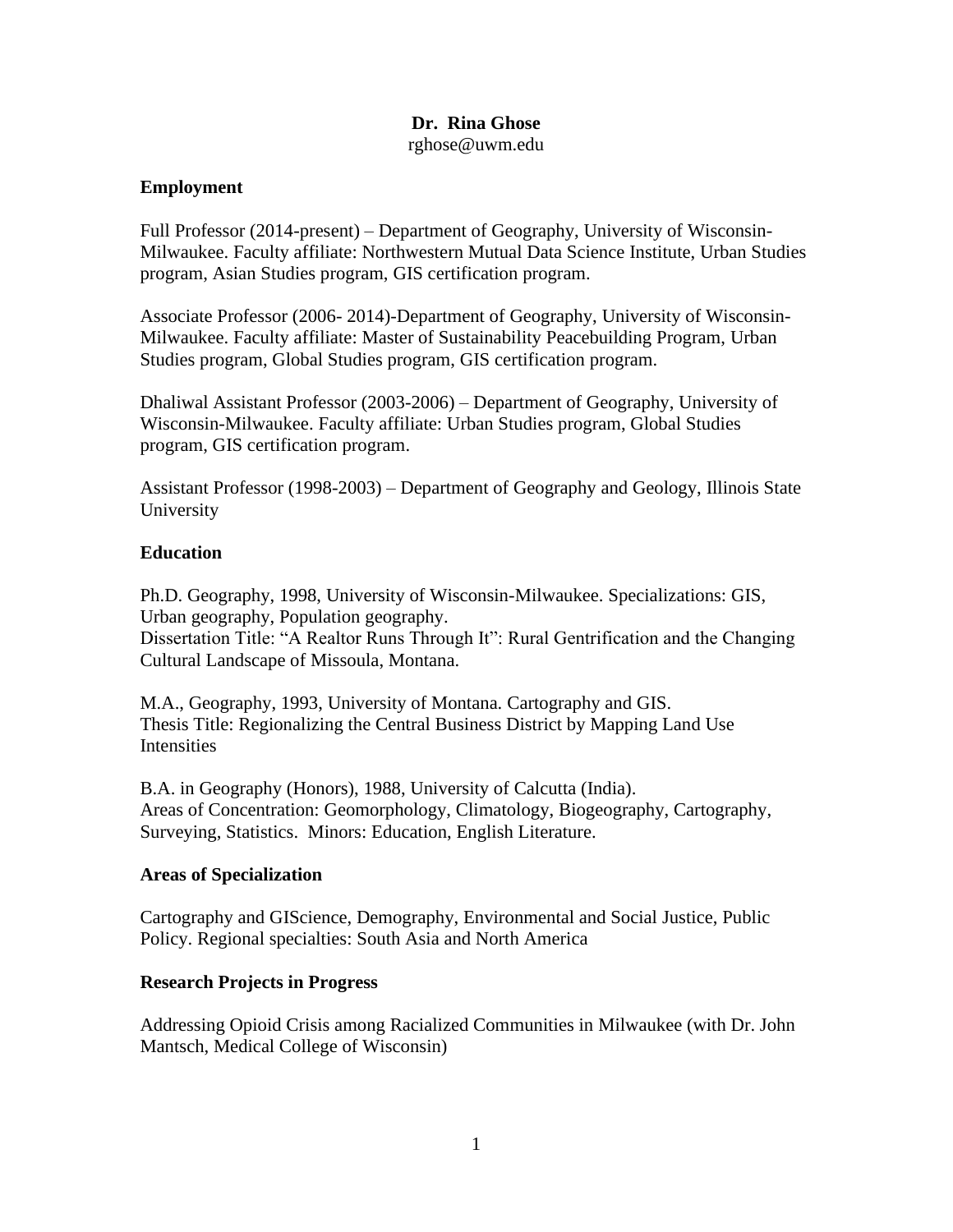Social Media Disinformation and COVID-19 Spread (with graduate advisees A. Forati and R. Hansen).

Narrating Native American History, Identity and Languages through Spatial Story Map (with Dr. Margaret Noodin, Associate Dean and Director, Electa Quinney Institute, UW-Milwaukee)

Environmental and Social Inequalities/Injustices among Racialized Communities in Urban USA

#### **Peer-Reviewed Journal Publications**

| 2021 | Forati, A. and R. Ghose, A Multiscale Geospatial Analysis of Social Media<br>Activity During Hurricane Irma. (In review).                                                                                                                                       |
|------|-----------------------------------------------------------------------------------------------------------------------------------------------------------------------------------------------------------------------------------------------------------------|
| 2021 | Ghose, R., Forati, A. and Mantsch, J. Impacts of Covid-19 Pandemic on<br>Opioid Overdose Deaths: A Spatiotemporal Approach. American Journal<br>of Epidemiology. (In review)                                                                                    |
| 2021 | Forati, A., Ghose, R. Hansen, R. Covid-19 related Social Media<br>Misinformation and its Impacts. Environment and Planning B.                                                                                                                                   |
| 2021 | Ghose, R. Justice and the American City. Urban Geography Journal<br>(December issue). https://doi.org/10.1080/02723638.2021.1940713                                                                                                                             |
| 2021 | Forati, A., Ghose, R. and Mantsch, J. Examining Opioid Overdose Deaths<br>Across Communities Defined by Racial Composition: A Multiscale<br>Geographically Weighted Regression Approach. Journal of Urban Health.<br>https://doi.org/10.1007/s11524-021-00554-x |
| 2021 | Forati, A. and Ghose, R. Geospatial Analysis of Misinformation in<br>COVID-19 related Tweets. Applied Geography, 133, 102473.                                                                                                                                   |
| 2020 | Forati, A. and Ghose, R. Volunteered Geographic Information Users<br>Contributions Pattern and its Impact on Information Quality. AutoCarto<br>2020 Conference Proceedings, Redlands, USA.                                                                      |
| 2020 | Ghose, R. and Johnson, P. Smart Citizens Creating Smart Cities: Locating<br>Citizen Participation in the Smart City. The Canadian Geographer, vol.64,<br>no. 340-343.                                                                                           |
| 2018 | Pettygrove M. and Ghose, R. From "Rust Belt" to "Fresh Coast":<br>Remaking the City through Food Justice and Urban Agriculture. Annals<br>of the AAG, vol. 108, no. 2, 591-602.                                                                                 |
|      |                                                                                                                                                                                                                                                                 |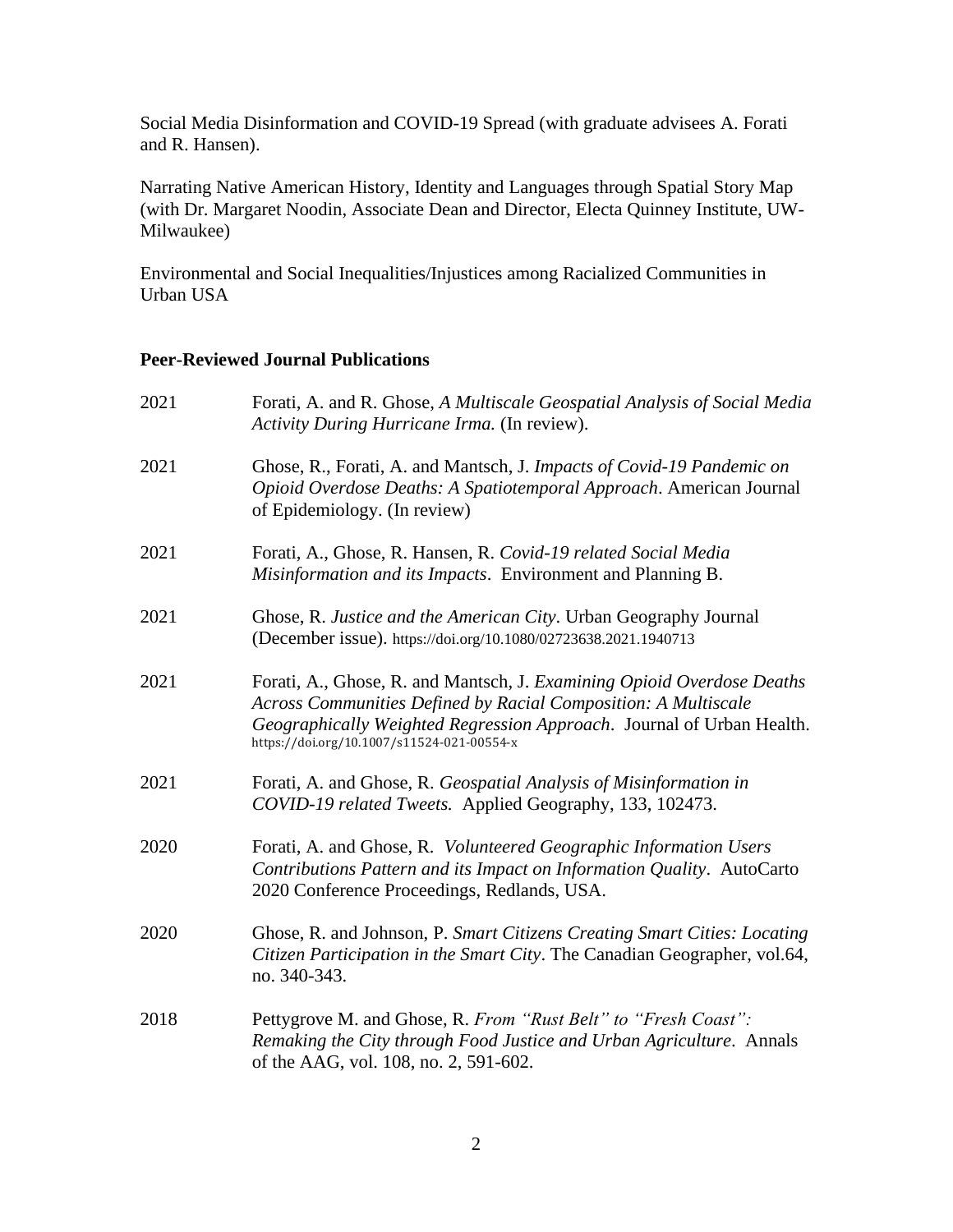| 2018 | Ghose, R. and Welcenbach, T. 'Power to the People' Contesting Urban<br>Poverty and Power Inequities through Open GIS. The Canadian<br>Geographer, vol. 62, no. 1, 67-80.                              |
|------|-------------------------------------------------------------------------------------------------------------------------------------------------------------------------------------------------------|
| 2016 | Ghose, R. and S. Appel. Facilitating Spatial Data Sharing in PPGIS: The<br>role of the University Library. Cartographic Journal, vol. 53, no.4. 341-<br>347.                                          |
| 2016 | Kar, B., Sieber, R., Haklay, M. and Ghose, R. Public Participation GIS<br>and Participatory GIS in the Era of GeoWeb. Cartographic Journal, vol.<br>53, no.4, 296-299.                                |
| 2016 | Pettygrove M. and Ghose, R. A Synthesized Framework for Urban<br>Geographies of Food and Dietary Health. Geography Compass, 10/6,<br>268-281.                                                         |
| 2016 | Pettygrove, M. and R. Ghose. Community Engaged GIS for Urban Food<br>Justice Research. International Journal of Applied Geospatial Research,<br>vol.7, no.1, 16-29.                                   |
| 2014 | Ghose, R. and Pettygrove, M. Actors and Networks in Urban Community<br>Gardens. Geoforum vol. 53, 93-103                                                                                              |
| 2014 | Ghose, R. and Pettygrove, M. Urban Community Gardens as Spaces of<br>Citizenship. Antipode vol. 46, no. 4, 1092-1112.                                                                                 |
| 2013 | Mukherjee, F. and Ghose, R. E-Planning through Municipal GIS in India.<br>International Journal of E-Planning and Research, vol.2, no. 2, 24-39.                                                      |
| 2013 | Book Review: Virtual Migration-The Programming of Globalization.<br>Urban Geography, May Issue.                                                                                                       |
| 2012 | Mukherjee, F. and Ghose, R. Exploring the Complexities of Community<br><i>Engaged GIS.</i> International Journal of Applied Geospatial Research.<br>Vol.3, no. 4, 87-102.                             |
| 2012 | Day, P. and Ghose, R. E-Planning through the Wisconsin Land<br>Information Program: The Contexts of Power, Politics and Scale.<br>International Journal of E-Planning Research, vol. 1, no. 1, 75-89. |
| 2011 | Mukherjee, F. and Ghose, R. Tracing the Historic Trajectory of GIS<br>Development and its Impacts on Contemporary Practice. Journal of Urban<br>Technology, vol.18, no.5, 141-158.                    |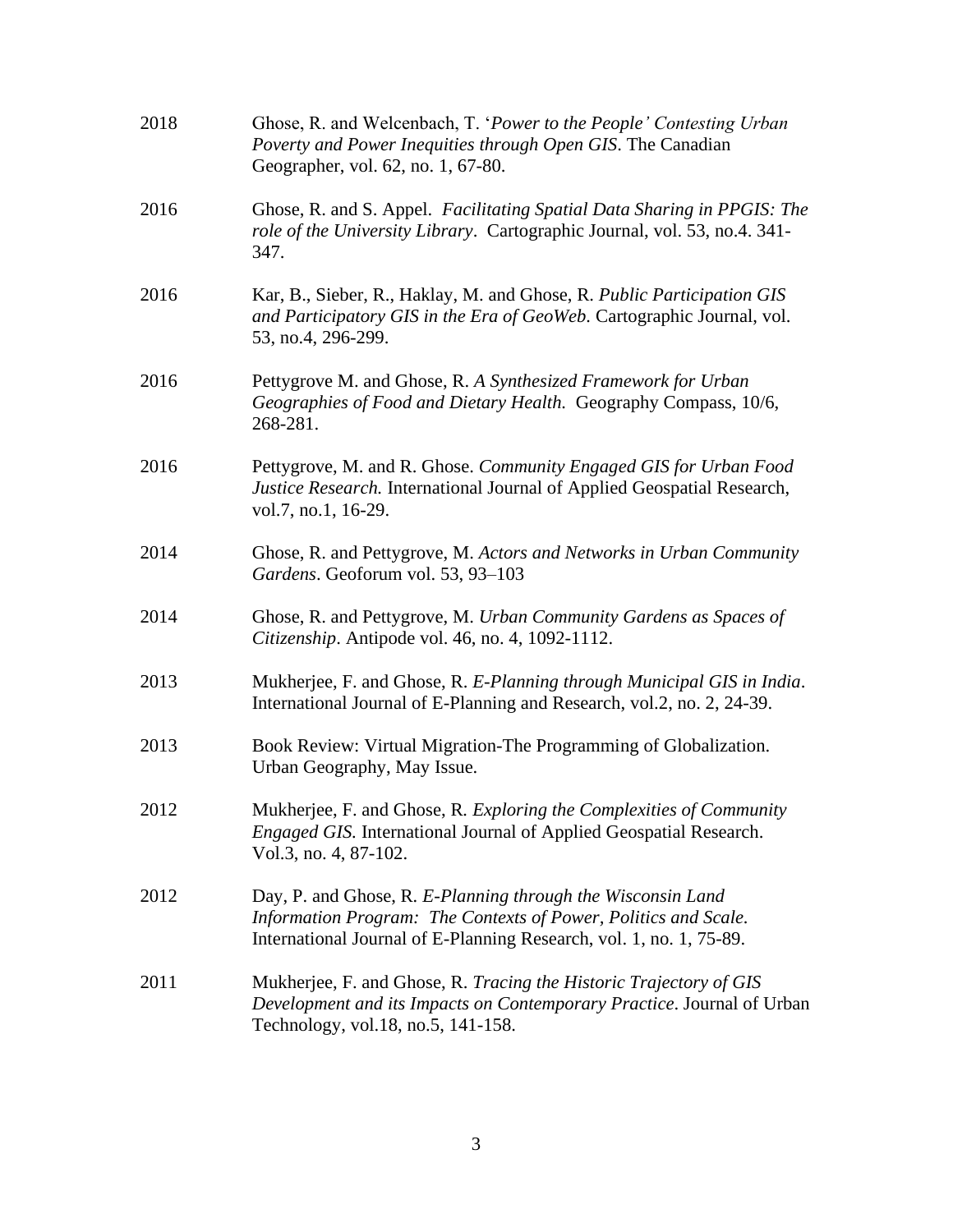| 2010 | Lin, W. and Ghose, R. Social Construction of GIS in China's Changing<br>Urban Governance: The Case of Shenzhen. Cartographica, vol. 45, no. 2,<br>89-102.                                                                                    |
|------|----------------------------------------------------------------------------------------------------------------------------------------------------------------------------------------------------------------------------------------------|
| 2009 | Mukherjee, F. and Ghose, R. Complexities in GIS Spatial Knowledge<br>Production in Dane County, Wisconsin. Cartography and Geographic<br>Information Science, vol. 36, no. 4, 299-314.                                                       |
| 2008 | Lin, W. and Ghose, R. Complexities in Sustainable Provision of GIS for<br>Urban Grassroots Organizations. Cartographica vol.43, no.1.                                                                                                        |
| 2007 | Ghose, R. Politics of Scale and Networks of Association in PPGIS,<br>Environment and Planning A vol. 39. 1961-1980.                                                                                                                          |
| 2005 | Ghose, R. Complexities of Citizen Participation through Collaborative<br>Governance. Space and Polity, vol. 9, no.1, 61-75.                                                                                                                  |
| 2004 | Ghose, R. Big Sky or Big Sprawl? Rural Gentrification and the Changing<br>Cultural Landscapes of Missoula, Montana, Urban Geography, vol. 25,<br>no. 6, 528-549.                                                                             |
| 2004 | Elwood, S. and R. Ghose. PPGIS in Community Development Planning:<br>Framing the Organizational Context. Cartographica, vol. 38, #3&4,<br>Fall/Winter, 19-33. Published in March 2004, but publication date given<br>as 2001 due to backlog. |
| 2003 | Ghose, R, and S. Elwood. Public Participation GIS and Local Political<br>Context: Propositions and Research Directions. URISA Journal (Urban<br>and Regional Information Systems Association), vol. 15, APA II, 17-24.                       |
| 2003 | Ghose, R. Public Participation GIS in Neighborhood Revitalization<br>Context. Geospatial Today, vol. 1, issue 6, 24-28.                                                                                                                      |
| 2003 | Ghose, R. Investigating Community Participation, Spatial Knowledge<br>Production and GIS Use in Inner City Revitalization. Journal of Urban<br>Technology, 10(1), 39-60.                                                                     |
| 2003 | Adams, P. and R. Ghose. India.com: Construction of a Space Between.<br>Progress in Human Geography, no. 27, 414-437.                                                                                                                         |
| 2002 | Ghose, R. and W.E. Huxhold. Role of Multi-Scalar GIS-based Indicators<br>Studies in Formulating Neighborhood Planning Policies. URISA Journal,<br>vol. 14, no. 2, 5-17.                                                                      |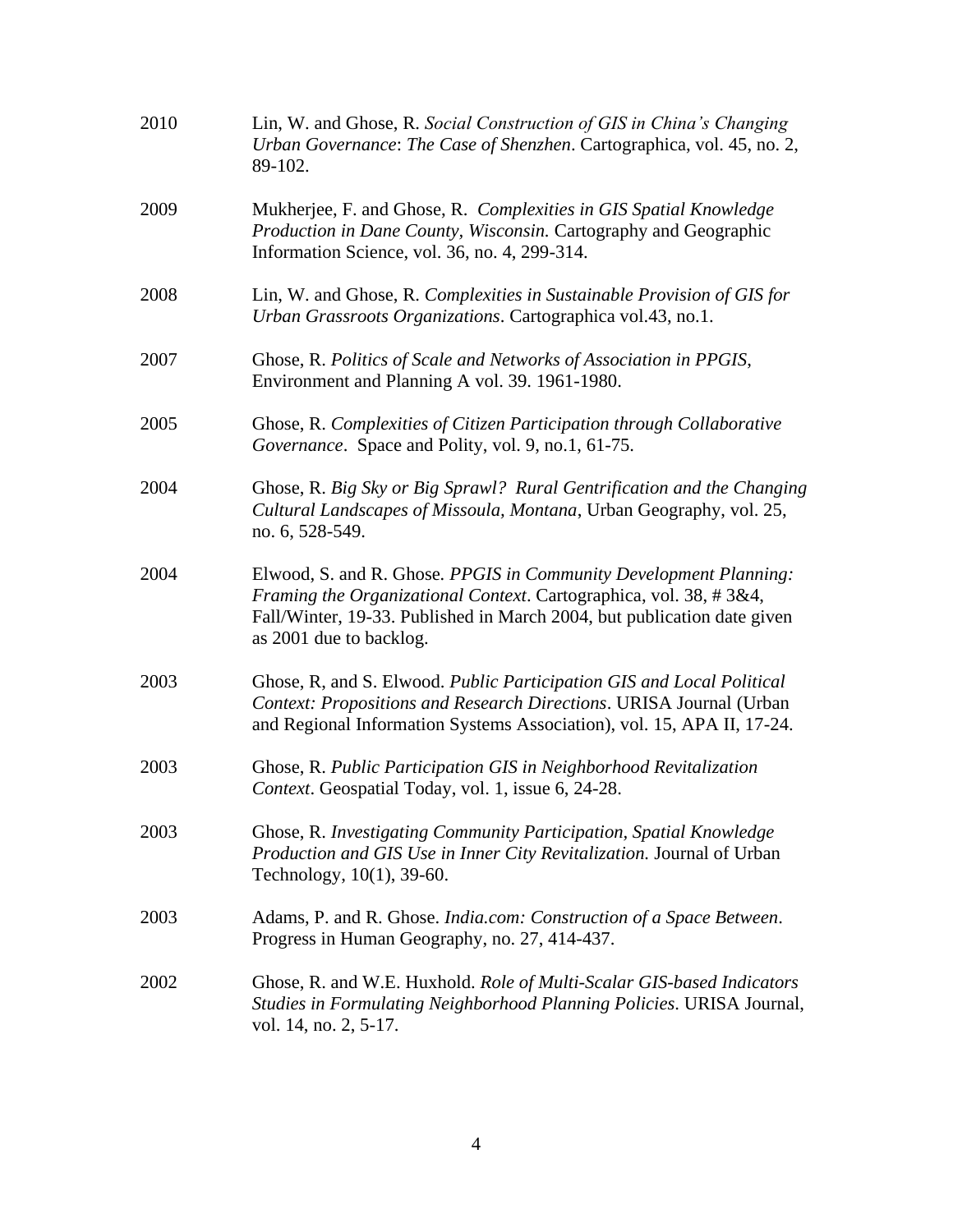| 2001 | Ghose, R. Use of Information Technology for Community Empowerment:<br>Transforming Geographic Information System into Community<br>Information Systems. Transactions in GIS, vol. 5, no.2, 141-163.              |
|------|------------------------------------------------------------------------------------------------------------------------------------------------------------------------------------------------------------------|
| 2001 | Ghose, R. and W.E. Huxhold. Role of Local Contextual Factors in<br>Building Public Participation GIS: The Milwaukee Experience.<br>Cartography and Geographic Information Science, vol. 28, no. 3, 195 -<br>208. |
| 1995 | Martin, M., J. Myers, R. Ghose. GIS and Neighborhood Planning: A<br>Model for Revitalizing Communities. URISA Journal, vol.7, no.2, 63-67.                                                                       |
| 1994 | Ghose, R. Using G.I.S. to Analyze Housing Shortage Situation. Annual<br>Conference Proceedings, Vol. I, URISA, p.509-516.                                                                                        |

## **Peer Reviewed Conference Proceedings**

| 2019<br>London, Los Angeles). ACM Collective Intelligence Conference<br>Proceedings.<br>2012<br>(1500 words), International GIScience Conference Proceedings.<br>2008<br>Ghose, R. Politics of Scale and Networks of Association in Public<br>Participation GIS. Extended abstract (1500 words), International<br>GIScience Conference Proceedings.<br>2004<br>Ghose, R. Complexities in Spatial Knowledge Production in Public<br>Participation GIS. Extended abstract, International GIScience 2004<br>Conference Proceedings, p. 96-98.<br>2000<br>Ghose, R. Critical Perspectives on Public Participation GIS. Extended<br>331.<br>Ghose, R. Using G.I.S. to Analyze Housing Shortage Situation. Annual<br>1994<br>Conference Proceedings, Vol. I, URISA, p.509-516. | 2020 | Forati, A and Ghose, R. Volunteered Geographic Information Users<br>Contributions Pattern and its Impact on Information Quality. Auto Carto<br>2020 Conference Proceedings. |
|--------------------------------------------------------------------------------------------------------------------------------------------------------------------------------------------------------------------------------------------------------------------------------------------------------------------------------------------------------------------------------------------------------------------------------------------------------------------------------------------------------------------------------------------------------------------------------------------------------------------------------------------------------------------------------------------------------------------------------------------------------------------------|------|-----------------------------------------------------------------------------------------------------------------------------------------------------------------------------|
|                                                                                                                                                                                                                                                                                                                                                                                                                                                                                                                                                                                                                                                                                                                                                                          |      | Forati, A and Ghose, R. Participation Level in OSM (case study: Tehran,                                                                                                     |
|                                                                                                                                                                                                                                                                                                                                                                                                                                                                                                                                                                                                                                                                                                                                                                          |      | Ghose, R. Qualitative GIS in Urban Justice Research. Extended abstract                                                                                                      |
|                                                                                                                                                                                                                                                                                                                                                                                                                                                                                                                                                                                                                                                                                                                                                                          |      |                                                                                                                                                                             |
|                                                                                                                                                                                                                                                                                                                                                                                                                                                                                                                                                                                                                                                                                                                                                                          |      |                                                                                                                                                                             |
|                                                                                                                                                                                                                                                                                                                                                                                                                                                                                                                                                                                                                                                                                                                                                                          |      | abstract, International GIScience 2000 Conference Proceedings, p. 330 -                                                                                                     |
|                                                                                                                                                                                                                                                                                                                                                                                                                                                                                                                                                                                                                                                                                                                                                                          |      |                                                                                                                                                                             |

## **Invited Book Chapters**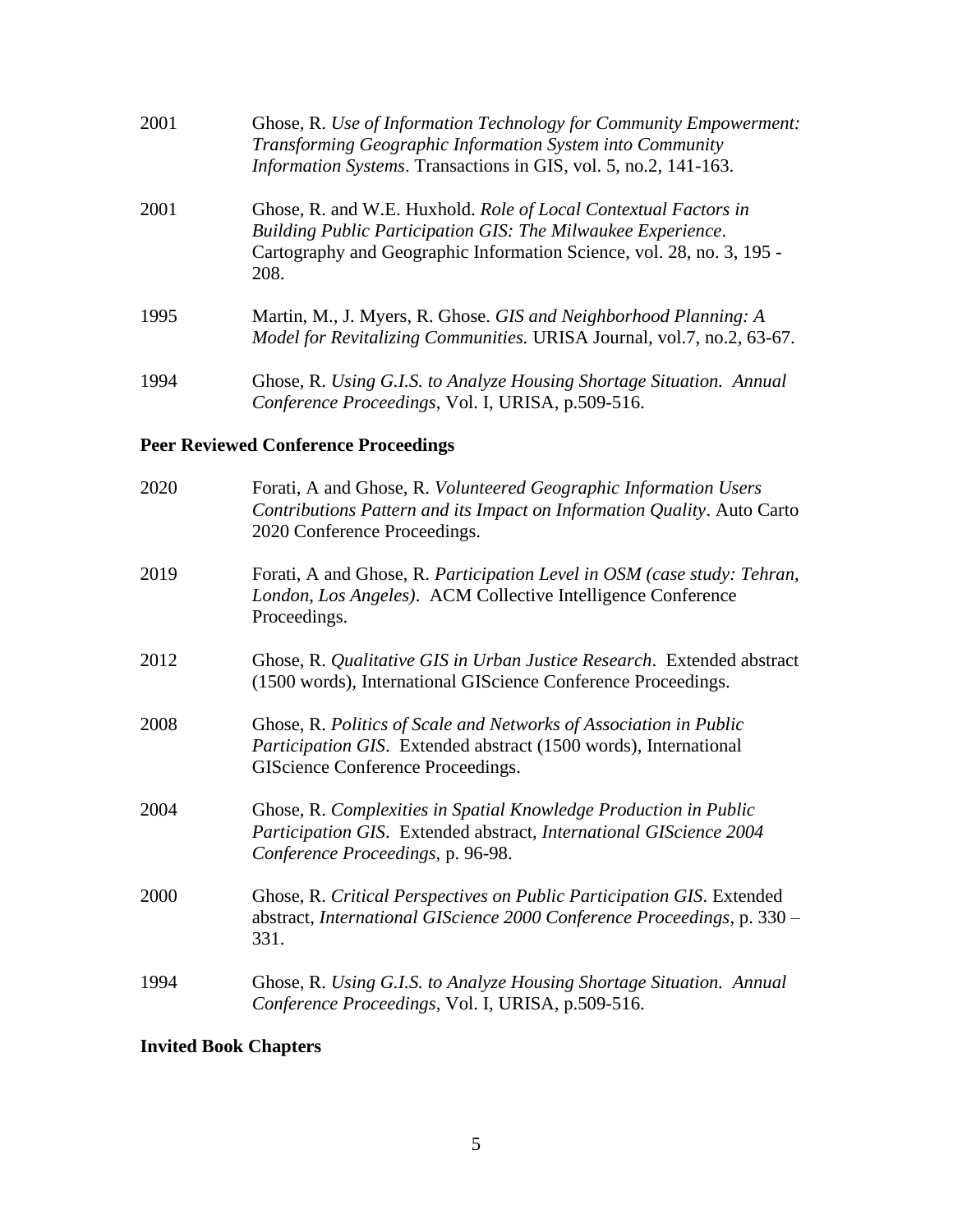| 2018 | Ghose, R. and Pettygrove M. Urban Community Gardens as New Spaces<br>of Living. Book chapter in Handbook on Spaces of Urban Politics, edited<br>by Andrew Jonas, Byron Miller, Kevin Ward and David Wilson<br>(Routledge). p.320-335.                                              |
|------|------------------------------------------------------------------------------------------------------------------------------------------------------------------------------------------------------------------------------------------------------------------------------------|
| 2018 | Ghose, R. Defining Public Participation GIS. Edited by B. Huang, B.<br>(Ed.), Comprehensive Geographic Information Systems. Vol. 1, pp. 431–<br>437. Oxford: Elsevier.                                                                                                             |
| 2017 | Ghose, R. Public Participation GIS (6000 words). International<br>Encyclopedia of Geography: People, the Earth, Environment, Technology.<br>Edited by the Association of American Geographers (John Wiley), Vol. X,<br>pp. 5403-54013.                                             |
| 2011 | Ghose, R. Politics and power in the use of GIS for community decision<br>making. Book chapter in Handbook of GIS and Society Research, edited<br>by Timothy Nyerges, Helen Couclelis, Robert McMaster (SAGE<br>publications), p.423-438.                                           |
| 2011 | Elwood, S. and Ghose, R. 2011. Reflection Essay: PPGIS in Community<br>Development Planning. Book chapter in Classics in Cartography:<br>Reflections on Influential Articles from Cartographica, edited by Martin<br>Dodge (John Wiley & Sons, UK), p. $107-118$ .                 |
| 2011 | Ghose, R. Middle Class Migration and Rural Gentrification in Western<br>Montana. Book chapter in City Dreams and Country Schemes: Utopian<br>Visions of the Twentieth Century American West, edited by Kathleen<br>Brosnan and Amy Scott (University of Nevada Press), p. 109-130. |
| 2009 | Ghose, R. GIS and Citizen Participation: Urban Revitalization Projects in<br>the U.S. Book chapter in Organizational Facets of GIS, edited by<br>Stephane Roche and Claude Caron (John Wiley & Sons, U.S.), p.269-280.                                                             |
| 2004 | Ghose, R. SIG et Participation Cityonne: Des Project des Revitalisation<br>Urbaine aux Etats-Unis. Book chapter in "Aspects Organisationnels des<br>SIG", edited by Stephane Roche and Claude Caron (Hermès Sciences),<br>p.255-266.                                               |
| 2004 | Ghose, R. and W.E. Huxhold. Role of Multi-Scalar GIS-based Indicators<br>Studies in Formulating Neighborhood Planning Policies. Book chapter in<br>"Community Indicators Measuring Systems", edited by Rhonda Phillips<br>(Ashgate Publishing Ltd.), p.157-177.                    |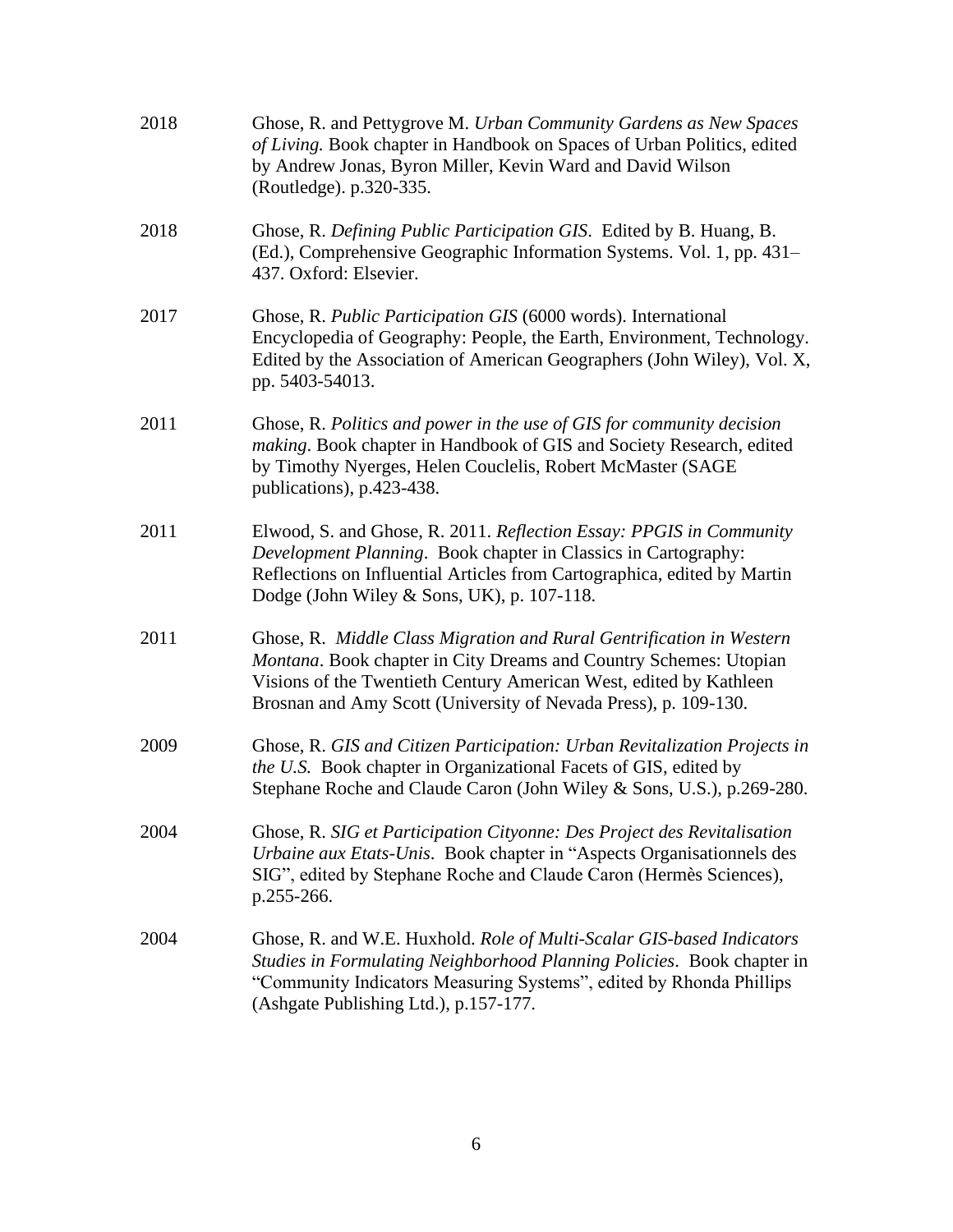## **Textbook Chapters**

| 2012 | Brunn, S., R. Ghose and M. Graham. Cities of the future. Book chapter in<br>"Cities of the World: World Regional Urban Development", 5th edition,<br>edited by Stanley Brunn, Maureen Hayes Mitchell, Donald Zeigler,<br>(Rowman & Littlefield), p.557-596. |
|------|-------------------------------------------------------------------------------------------------------------------------------------------------------------------------------------------------------------------------------------------------------------|
| 2008 | Brunn, S., R. Ghose and M. Graham. Cities of the future. Book chapter in<br>"Cities of the World: World Regional Urban Development", 4th edition,<br>edited by Stanley Brunn, Maureen Hayes Mitchell, Donald Zeigler,<br>(Rowman & Littlefield).            |
| 2003 | Brunn, S. and R. Ghose. Cities of the future. Book chapter in "Cities of<br>the World: World Regional Urban Development", 3rd edition, edited by<br>Stanley Brunn, Jack Williams, Donald Zeigler, (Rowman & Littlefield),                                   |

## **Invited Speaker**

p.489-519.

| 2020 | Invited speaker, iCAR Phase VI Workshop, "Tech Fix: How can<br>technology help us investigate, communicate and solve climate problems<br>and foster resilience?" University of South Florida St. Petersburg, USA,<br>2020. |
|------|----------------------------------------------------------------------------------------------------------------------------------------------------------------------------------------------------------------------------|
| 2019 | Invited participant, Spatial Data Science Symposium, University of<br>California-Santa Barbara. Position Paper: Societal Implications of Spatial<br>Data Science.                                                          |
| 2019 | Invited speaker. Right to the City and Critical GIS. Department of<br>Geography, University of Georgia                                                                                                                     |
| 2019 | Invited speaker. 'Beet the System': Contesting Food Injustice in the<br>Neoliberal City. Department of Geography, University of Oregon                                                                                     |
| 2019 | Invited speaker. Advancing Right to the City through Critical GIS,<br>Department of Geography and Urban Studies, University of British<br>Columbia                                                                         |
| 2019 | Keynote speaker. Addressing Right to the City through Critical GIS, Brian<br>Coffey Lecture, Urban Studies, University of Washington-Tacoma.                                                                               |
| 2019 | Invited speaker. Community Information Systems to Support Urban<br>Planning. Community Geography Workshop. Sponsored by NSF and<br>University of Georgia                                                                   |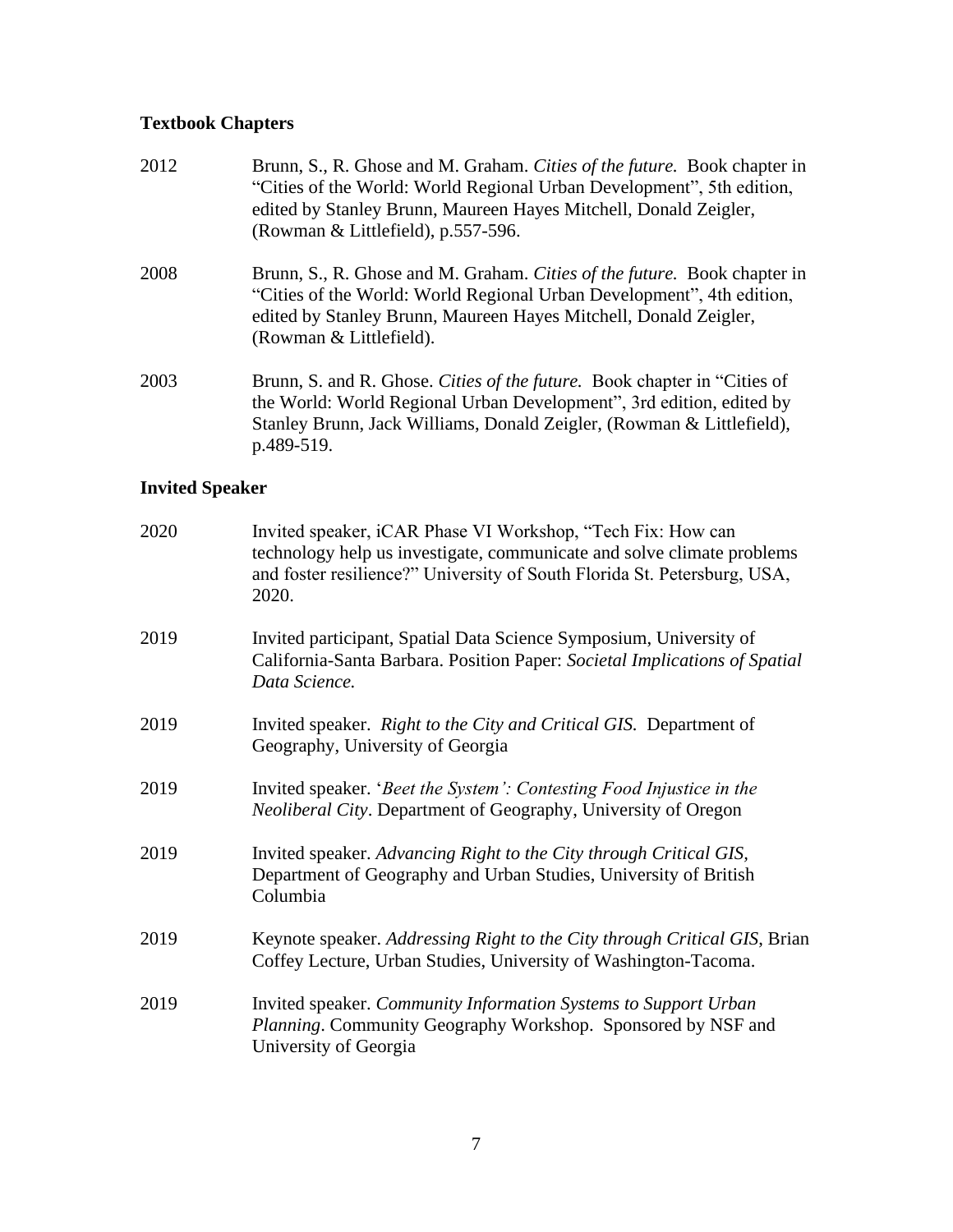| 2018 | Invited speaker. Food and Health Inequalities in the Neoliberal City,<br>Zilber School of Public Health, University of Wisconsin-Milwaukee                                                                                     |
|------|--------------------------------------------------------------------------------------------------------------------------------------------------------------------------------------------------------------------------------|
| 2018 | Keynote speaker. Citizen Science, Community Empowerment and Open<br>GIS, Citizen Science GIS workshop, Department of Sociology, University<br>of Central Florida. Funded by National Science Foundation.                       |
| 2018 | Invited speaker. Contesting Food and Health Inequalities in Milwaukee,<br>Department of Urban Planning, UWM                                                                                                                    |
| 2016 | Invited speaker. Citizen Participation and GIS Use in Urban India.<br>Dynamic Mapping of Secondary Cities Symposium, Center for<br>Geographic Analysis, Harvard University.                                                    |
| 2016 | Invited speaker. 'May the Subaltern Speak'? Deep Mapping and PPGIS in<br>Urban Food Justice Research. 'The Spatial Turn in Digital Humanities'<br>workshop, West Virginia University.                                          |
| 2016 | Plenary speaker. Towards a Feminist GIS. "#Feminist In(ter)ventions:<br>Women, Community, Technology", 22 <sup>nd</sup> Women's Studies Conference,<br>Southern Connecticut State University, New Haven, Connecticut.          |
| 2016 | Invited speaker. Contesting Food Injustice in the Neoliberal Era:<br>Examining grassroots volunteerism, urban agriculture and Web 2.0 GIS<br>based analysis. Department of Sociology, University of Central Florida            |
| 2015 | Invited speaker. Promoting Diversity and Inclusion in Geography. Plenary<br>session at the Geography Faculty Development Alliance Workshop,<br>University of Connecticut, sponsored by Association of American<br>Geographers. |
| 2015 | Invited mentor. Leader/co-leader of eight sessions on junior faculty<br>mentoring at the Geography Faculty Development Alliance Workshop,<br>University of Connecticut, sponsored by Association of American<br>Geographers.   |
| 2015 | Invited speaker. Public Participation GIS in Urban Revitalization.<br>Department of Geology and Geography, West Virginia University.                                                                                           |
| 2014 | Invited speaker. GIS in Community Decision Making. Department of<br>Geography, DePaul University.                                                                                                                              |
| 2013 | Invited speaker. Urban Community Gardens as Spaces of Citizenship.<br>Department of Geography, University of Copenhagen.                                                                                                       |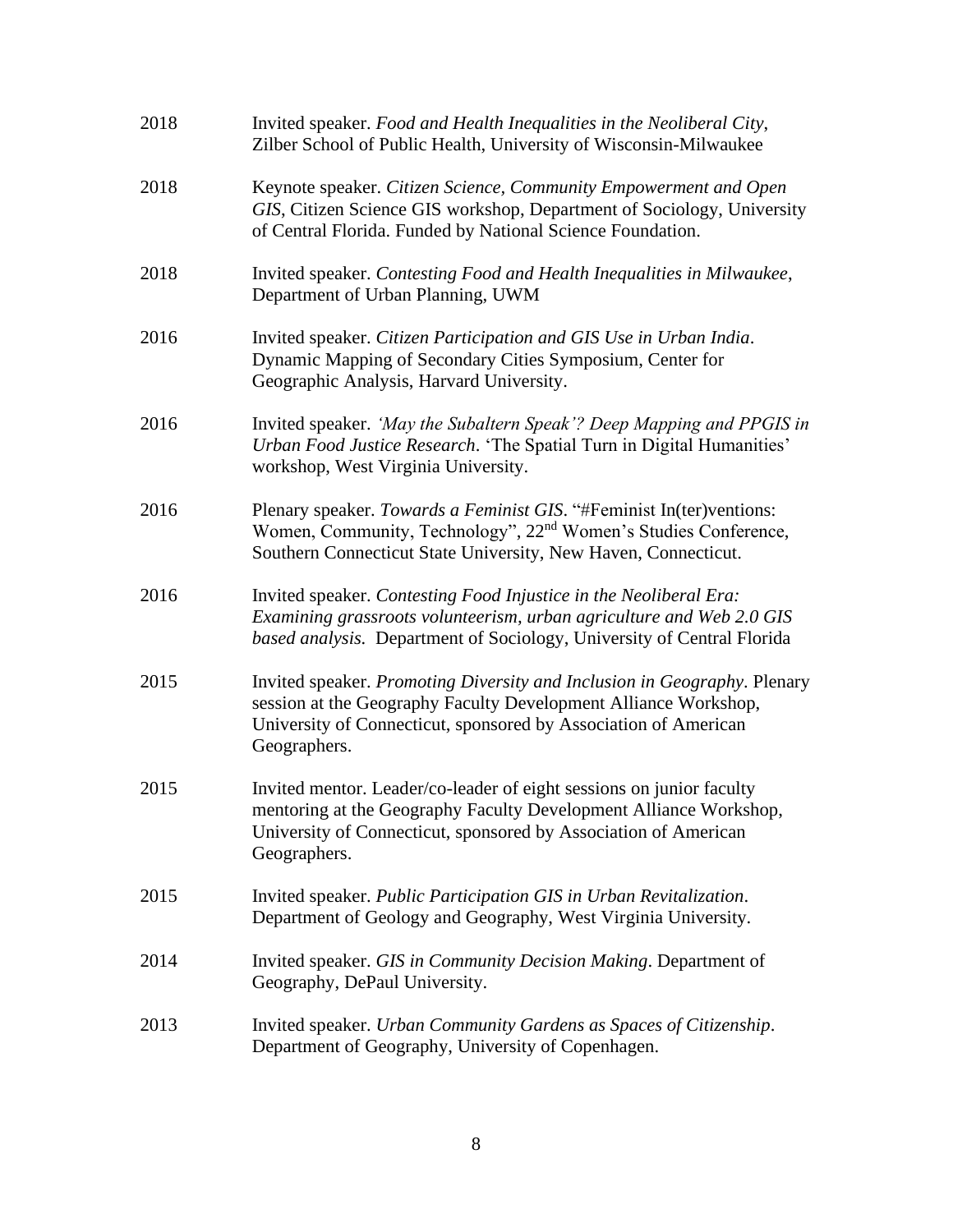| 2012 | Invited speaker. Power, Politics and GIS in Community Decision Making.<br>Center for Urban Studies, University of Amsterdam.                                                                                                                                                                                                                                                                         |
|------|------------------------------------------------------------------------------------------------------------------------------------------------------------------------------------------------------------------------------------------------------------------------------------------------------------------------------------------------------------------------------------------------------|
| 2012 | Invited speaker. Addressing Urban Deprivation and Inequalities through<br><b>Public Participation GIS. Information Flows in Urban Governance</b><br>Symposium, Amsterdam, Netherlands. Funded by Netherlands National<br>Science Foundation. Scientific partners: University of Amsterdam,<br>Department of Geography, Planning and international Development<br>Studies; ITC, University of Twente. |
| 2012 | Invited speaker. Bridging the Geospatial Divide through Public<br>Participation GIS. Center for Information Policy research, University of<br>Wisconsin-Milwaukee.                                                                                                                                                                                                                                   |
| 2011 | Invited speaker. Empowerment and Marginalization in Public<br>Participation GIS. Department of Geography, Syracuse University.                                                                                                                                                                                                                                                                       |
| 2009 | Invited speaker. Public Participation GIS in the Context of Inner-City<br>Revitalization. Newberry Library, Chicago.                                                                                                                                                                                                                                                                                 |
| 2009 | Invited speaker. Power to the people? Politics of power in Public<br>Participation GIS. Department of Geography, University of California-<br>Berkeley.                                                                                                                                                                                                                                              |
| 2009 | Invited speaker. Citizen Participation and Spatial Knowledge Production<br>in 'inner-city' Milwaukee. Yi-Fu Tuan Lecture Series, Department of<br>Geography, University of Wisconsin - Madison.                                                                                                                                                                                                      |
| 2008 | Invited speaker. Complexities of PPGIS in the Urban Revitalization<br>Context. Department of Geography, University of Southern California.                                                                                                                                                                                                                                                           |
| 2007 | Invited speaker. Unpacking the Complexities of Urban PPGIS. PPGIS E-<br>Seminar organized by University Consortium of GIS/Royal Geographical<br>Society/Institute of British Geographers and Quantitative Methods<br>Research Group/ Joint Worldwide Universities Network.                                                                                                                           |
| 2007 | Invited speaker. Politics of Scale and Networks of Association in Public<br>Participation GIS. School of Architecture and Urban Planning, University<br>of Wisconsin-Milwaukee                                                                                                                                                                                                                       |
| 2006 | Invited speaker. PPGIS in the Urban Revitalization Context. Department<br>of Geography, University of Illinois at Urbana-Champaign.                                                                                                                                                                                                                                                                  |
| 2004 | Invited speaker. <i>Exploring Public Participation GIS</i> . Department of<br>Geography, McGill University.                                                                                                                                                                                                                                                                                          |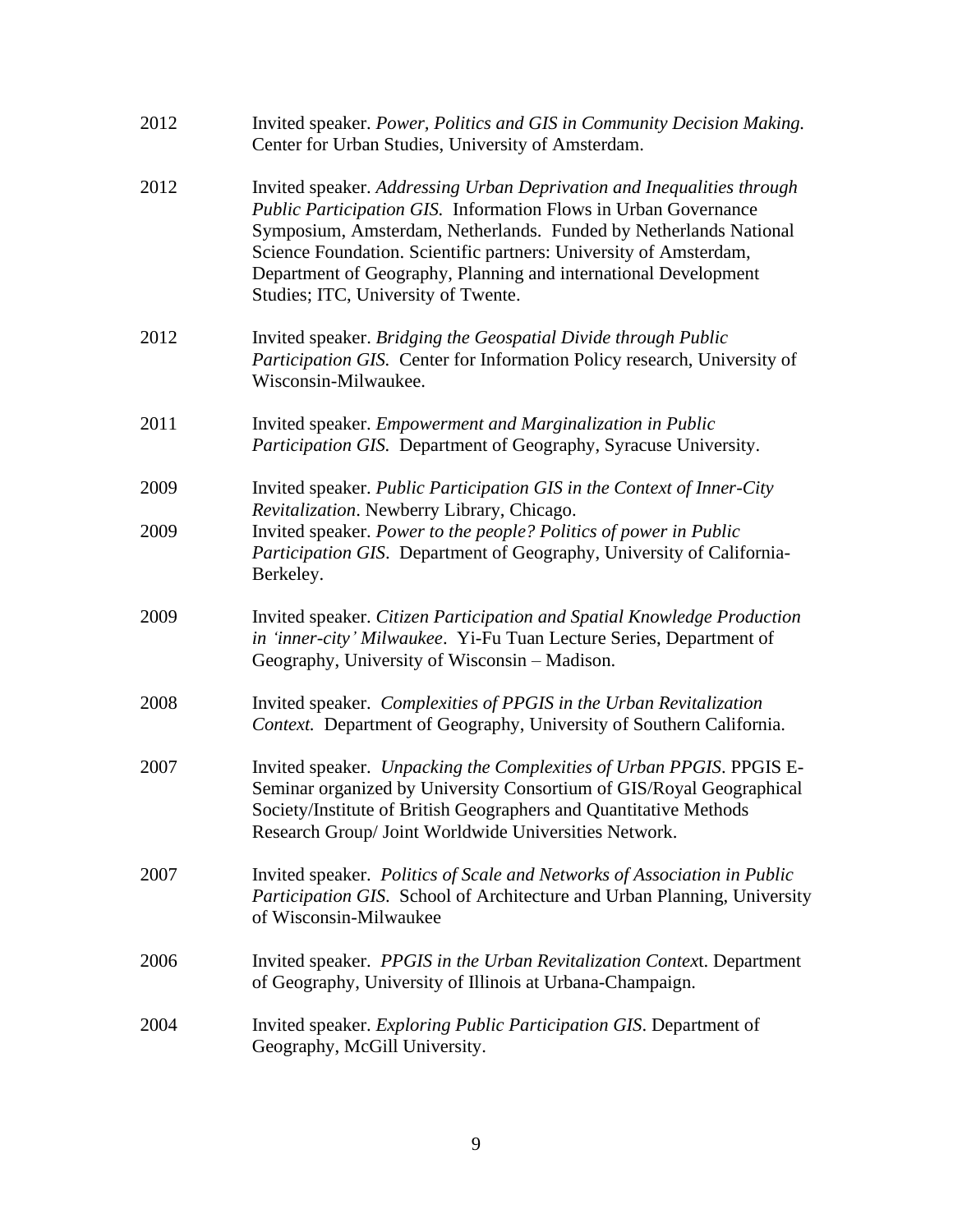| 2003 | Invited speaker/participant, PPGIS in the Urban American Context.<br>Workshop on Companies, Organizations and SIG", Angers, France.<br>Sponsored by University of Angers, France and Laboratory of<br>Geobusiness, University of Sherbrooke, Canada. "Companies,<br>Organizations and SIG", workshop organized and funded by University of<br>Angers, France and Laboratory of Geobusiness of the University of<br>Sherbrooke, Canada. |
|------|----------------------------------------------------------------------------------------------------------------------------------------------------------------------------------------------------------------------------------------------------------------------------------------------------------------------------------------------------------------------------------------------------------------------------------------|
| 2001 | Invited speaker/participant, Investigating the Role of Local Contextual<br>Factors in PPGIS. Access and Participatory Approaches in Using<br>Geographic Information Workshop. Organized by the University<br>Consortium for Geographic Information Science and Association of<br>Geographic Information Laboratories in Europe, Spoleto, Italy. Funded by<br>National Science Foundation, USA and European Science Foundation.         |
| 2000 | Invited speaker. Investigating Public Participation GIS: Critical<br>Perspectives. Department of Geography, University of Minnesota.                                                                                                                                                                                                                                                                                                   |
| 2000 | Invited speaker. Building Public Participation GIS through<br>University/Community Partnerships. Department of Urban Planning,<br>University of Illinois, Urbana-Champaign.                                                                                                                                                                                                                                                            |
| 2000 | Invited speaker. Public Participation GIS: Critical Perspectives.<br>Department of Geography-Geology, Illinois State University.                                                                                                                                                                                                                                                                                                       |
| 1999 | Invited Speaker. Use of information technology for community<br>empowerment: Transforming geographic information systems into<br>community information systems. International Conference on Geographic<br>Information and Society. Sponsored by AAG, University of Minnesota.<br>Funded by National Science Foundation. Minneapolis, Minnesota.                                                                                        |
| 1999 | Invited speaker. 'A Realtor Runs Through It': Rural Gentrification in the<br>American West. Department of Geography-Geology, Illinois State<br>University.                                                                                                                                                                                                                                                                             |
| 1997 | Invited speaker. Public Access to Information Technology: Strategies for<br>Neighborhood Planning. Department of Geography, University of<br>Montana.                                                                                                                                                                                                                                                                                  |
|      |                                                                                                                                                                                                                                                                                                                                                                                                                                        |

## **Professional Honors, Awards, and Distinctions**

| 2019 | Fellow, Community Geography Workshop, University of Georgia and |
|------|-----------------------------------------------------------------|
|      | National Science Foundation.                                    |

2013 Transdisciplinary Research Fellow, Center for 21<sup>st</sup> Century Studies, UWM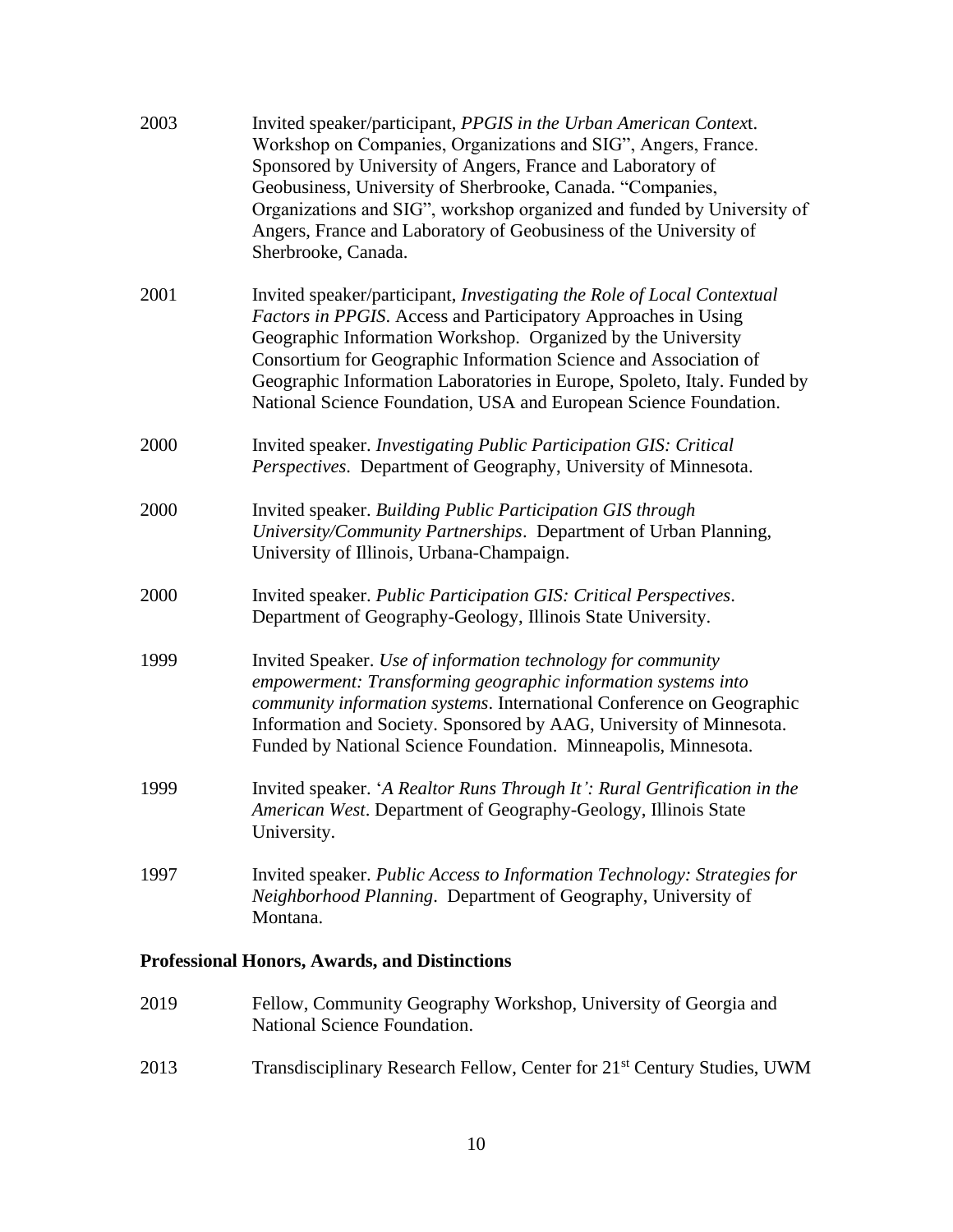| 2012 | Senior Research Fellow, Center for Information Policy Research, School<br>of Information Studies, UWM, 2012-2013.                                                                                                                                                 |
|------|-------------------------------------------------------------------------------------------------------------------------------------------------------------------------------------------------------------------------------------------------------------------|
| 2006 | Graduate School/UWM Foundation Excellence in Research Award.<br>Recognized as one of five faculty members at UWM (across<br>rank/disciplines) for outstanding research productivity.                                                                              |
| 2004 | Fellow, Center for $21st$ Century Studies, University of Wisconsin –<br>Milwaukee, 2004-2005.                                                                                                                                                                     |
| 2003 | Dhaliwal Professorship Award, University of Wisconsin-Milwaukee.                                                                                                                                                                                                  |
| 1997 | Graduate School Dissertation Fellowship Award. University of<br>Wisconsin-Milwaukee.                                                                                                                                                                              |
| 1996 | Graduate School Dissertation Fellowship Award. University of<br>Wisconsin- Milwaukee                                                                                                                                                                              |
| 1996 | Invited Membership, Phi Kappa Phi National Honor Society.                                                                                                                                                                                                         |
| 1995 | Graduate School Fellowship Award. University of Wisconsin-Milwaukee.                                                                                                                                                                                              |
| 1993 | First Prize Award, M.A. Thesis Regionalizing the Central Business<br>District by Studying Land Use Intensities. Social Science Division, 76th<br>Annual Conference of the Pacific Division of the American Association<br>for the Advancement of Sciences (AAAS). |

### **Grant Awards**

| 2020 | A Data-guided Community-targeted Response to the Drug Overdose<br>Crisis in Milwaukee County. LOI submitted, Population and Community<br>Health Studies, Medical College of Wisconsin. M. O'Brien, MCW (PI).<br>Co-PI: J. Mantsch (MCW), R. Ghose (UWM). \$460,000 (unfunded). |
|------|--------------------------------------------------------------------------------------------------------------------------------------------------------------------------------------------------------------------------------------------------------------------------------|
| 2020 | Addressing Milwaukee's Opioid Crisis: A Data Driven Approach. PI: R.<br>Ghose, J. Mantsch, P. Maduraju, Northwestern Mutual Data Science<br>Institute. Funded.                                                                                                                 |
| 2019 | Preparing the Landscape for a Digitalized Water World. NSF Smart and<br>Connected Communities Program Solicitation, NSF 19-564. M. Silva<br>(P.I.), Co-PI: T. Boyer, C. Galambos, R. Ghose, J. Zhang. (Unfunded).                                                              |
| 2019 | Coastal flooding: An integrative analysis of impacts on coastal<br>communities and SWOT analysis of communication for successful coastal<br><i>adaptation and resilience.</i> LOI, Army Corp Of Engineers. PI: B. Dixon                                                        |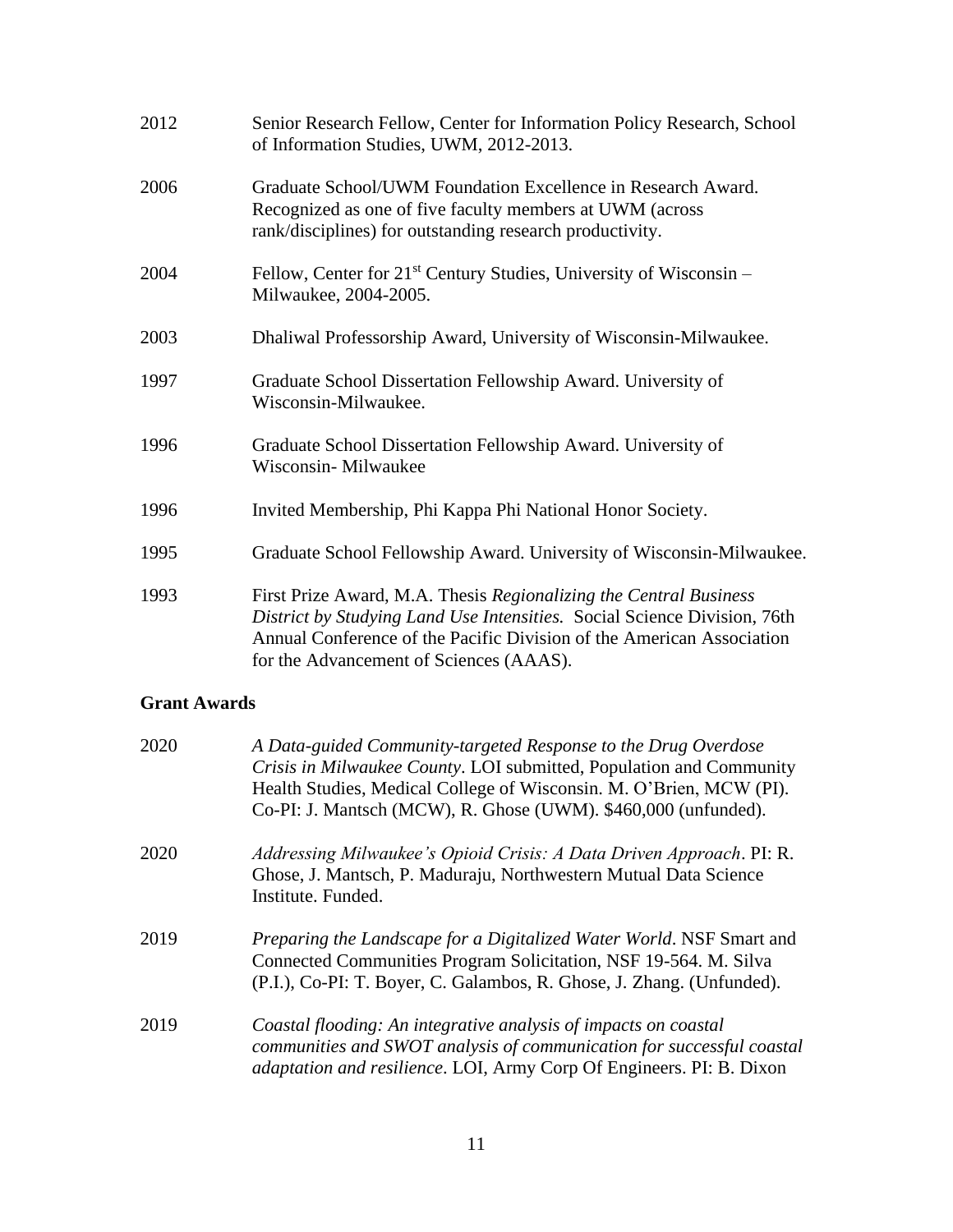|      | (University of South Florida). Co-PI: R. Ghose, R. Johns (USF), D.<br>Smoak (USF) (Unfunded).                                                                                                       |
|------|-----------------------------------------------------------------------------------------------------------------------------------------------------------------------------------------------------|
| 2018 | Embodied Text of Regional Indigenous Languages group. C21<br>Collaboratory Program, UWM. Funded                                                                                                     |
| 2012 | Instructional grant for online GIS course development. University of<br>Wisconsin-Milwaukee. Funded.                                                                                                |
| 2009 | Investigating Citizen Participation in Privatized Collaborative Planning<br>in Inner-City Milwaukee. University of Wisconsin-Milwaukee Graduate<br>School Research Committee Award. Funded.         |
| 2007 | Investigating Participation of Inner-City Nonprofit Organizations in<br>Collaborative Governance. UWM Faculty Nonprofit Sector Research,<br>Helen Bader Institute for Nonprofit management. Funded. |
| 2001 | Investigating Empowerment, Marginalization and Public participation<br>GIS. Illinois State University Research Grant Program. Funded.                                                               |
| 2000 | Counterurbanization and Rural Gentrification in the Rocky Mountain<br>region. Illinois State University Research Grant. Funded.                                                                     |
| 1996 | 'A Realtor Runs Through It': Rural Gentrification and the Changing<br>Cultural Landscape of Missoula, Montana. National Science Foundation<br>Dissertation Improvement Grant. Funded.               |

# **Academic Conference/ Symposium Presentations**

| 2021 | Examining Opioid Overdose Deaths Across Communities Defined by<br>Racial Composition: A Multiscale Geographically Weighted Regression<br>Approach (with A. Forati, J. Mantsch). Poster Presentation at the 83rd<br>Annual Scientific Meeting of College on Problems of Drug Dependence,<br>(virtual). |
|------|-------------------------------------------------------------------------------------------------------------------------------------------------------------------------------------------------------------------------------------------------------------------------------------------------------|
| 2021 | Addressing the Opioid Crisis in Milwaukee County, WI: Using Data to<br>Drive Action (with Amir Forati). Towards Computational Praxis for Social<br>Justice II Session. Annual Conference of the Association of American<br>Geographers (AAG) (virtual).                                               |
| 2021 | Invited Panelist. Towards Computational Praxis for Social Justice I<br>Session. AAG, (virtual).                                                                                                                                                                                                       |
| 2021 | Invited Panelist. (Un)Mapping Social and Spatial Inequality. University<br>Consortium of GIS Annual Conference (virtual).                                                                                                                                                                             |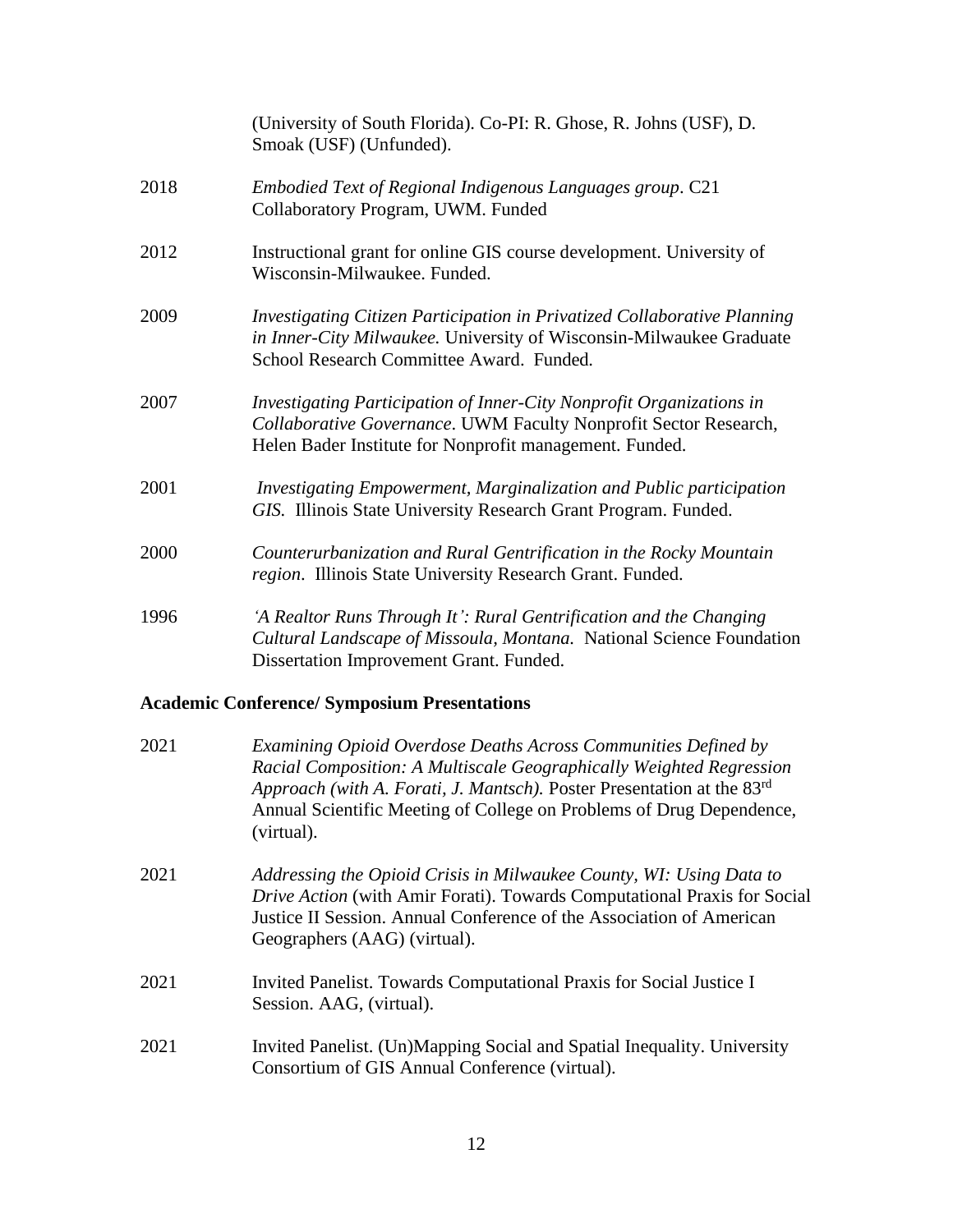| 2020 | Volunteered Geographic Information Users Contributions Pattern and its<br>Impact on Information Quality (with Amir Forati). AutoCarto 2020<br>Conference (virtual).                                    |
|------|--------------------------------------------------------------------------------------------------------------------------------------------------------------------------------------------------------|
| 2020 | Examining Environmental Inequalities Through Social Media Analysis:<br>Case Study Hurricane IRMA (with Amir Forati). iCAR Phase VI<br>Workshop, University of South Florida St. Petersburg, USA, 2020. |
| 2019 | Societal Implications of Spatial Data Science: Spatial Data Science<br>Symposium at University of California-Santa Barbara. Dec. 9-11, 2019.                                                           |
| 2019 | 'Beet the System': Food Activism in the Neoliberal City. Annual<br>Conference of the Urban Affairs Association, Los Angeles.                                                                           |
| 2019 | Bharat.Com. Smart Nation Building through GIS and E-Governance.<br>AAG annual conference, Washington D.C.                                                                                              |
| 2019 | Invited Panelist. Three sessions at the AAG annual conference.                                                                                                                                         |
| 2018 | Advancing Urban Green Infrastructure through Urban Agriculture and<br>GIS. AAG annual conference, New Orleans.                                                                                         |
| 2016 | 'May the Subaltern Speak'? Towards a Constructively Critical Public<br>Participation GIS. At the annual conference of the AAG, San Francisco.                                                          |
| 2015 | Deconstructing Citizen Participation and Spatial Knowledge Production.<br>AAG annual conference, Chicago.                                                                                              |
| 2015 | Invited Panelist, Crisis of Civic Engagement in Higher Education session.<br>AAG annual conference, Chicago.                                                                                           |
| 2014 | Open GIS: Research and Educational Agendas, AAG pre-conference<br>workshop on Open GIS, Tampa, Florida                                                                                                 |
| 2014 | Locational Privacy Concerns: Geotagged data mining from Social Media.<br>AAG annual conference, Tampa, Florida.                                                                                        |
| 2014 | Framing Food Access: Knowledge Production and Approaches to Dietary<br>Health Inequities (with Margaret Pettygrove). AAG annual conference,<br>Tampa, Florida.                                         |
| 2013 | Approaches to Community-Engaged GIS in Urban Food Justice Research<br>(with Margaret Pettygrove), University Consortium of GIS (UCGIS)<br>annual conference.                                           |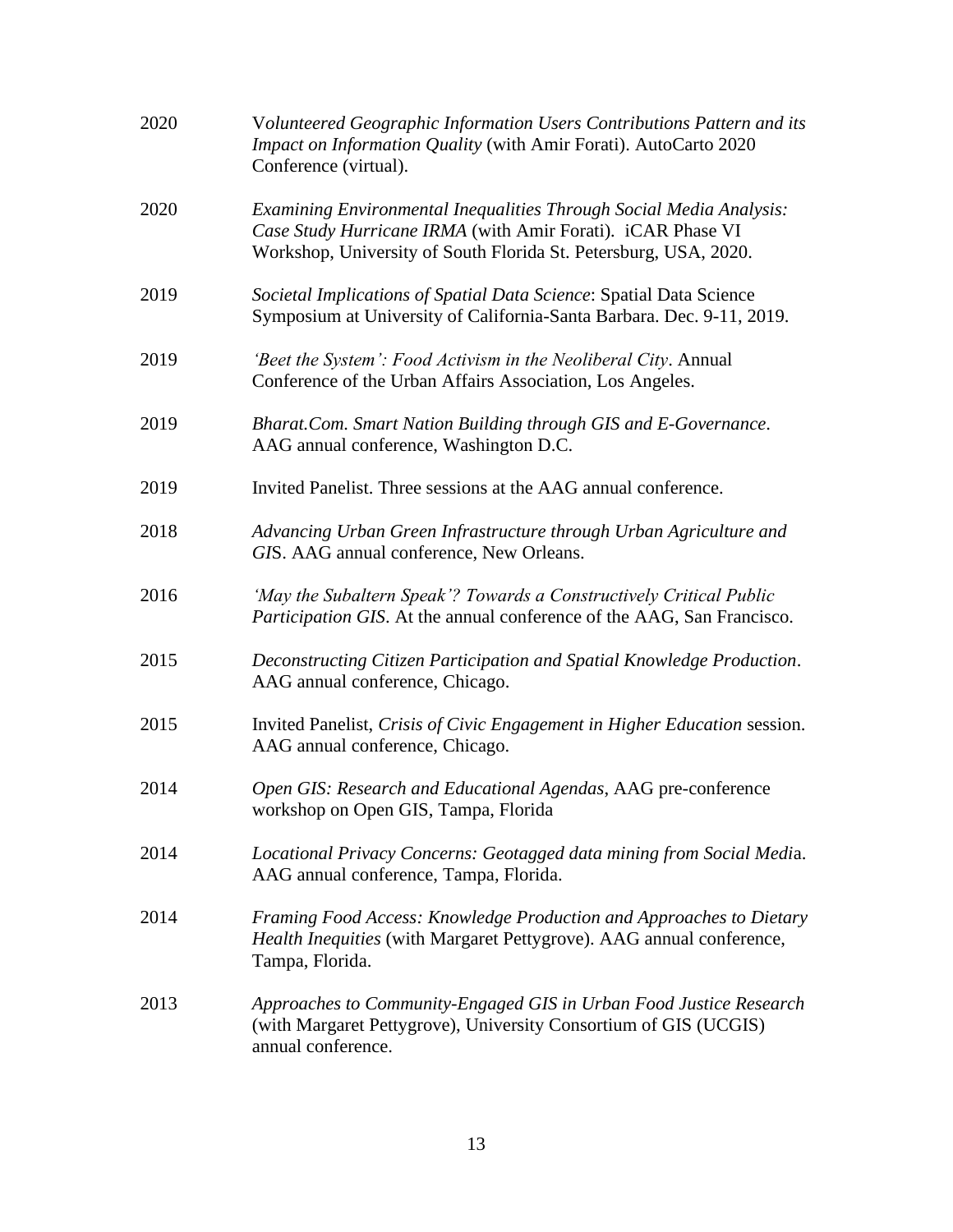| 2012 | Qualitative GIS in Urban Justice Research. International Conference on<br>Geographic Information Science, Ohio State University.                                                      |
|------|---------------------------------------------------------------------------------------------------------------------------------------------------------------------------------------|
| 2012 | Challenges to Qualitative PPGIS in the context of Neoliberalization.<br>AAG annual conference, New York.                                                                              |
| 2011 | Resistance, Complicity, and Conditional Citizenship through Urban<br>Community Garden (with Margaret Pettygrove), Annual Critical<br>Geography Mini Conference, Clarke University.    |
| 2011 | Invited Panelist, Critical GIS session, annual AAG West Lakes<br>Conference                                                                                                           |
| 2010 | Invited Panelist, Critical GIS session and Shadow-State Thesis session.<br>Annual Critical Geography Mini Conference, University of Wisconsin-<br>Milwaukee                           |
| 2010 | Spaces of Resistance: Urban Community Gardens in Inner-City<br>Milwaukee (with Margaret Pettygrove), Annual Critical Geography Mini<br>Conference, University of Wisconsin-Milwaukee. |
| 2009 | Invited Panelist. Geographic Information Ethics and GIScience. AAG<br>annual conference, Las Vegas.                                                                                   |
| 2008 | Examining the Complexities of Collaborative Urban Governance through<br>a Scaled Network Approach. AAG annual conference, Boston.                                                     |
| 2008 | Politics of Scale and Networks of Association in PPGIS. 5 <sup>th</sup> International<br>Conference on Geographic Information Science, Park City, UT,<br>September 23-26              |
| 2007 | Developing a Community Information System to Assist Neighborhood<br>Revitalization Efforts (with Brian Thayer). AAG annual conference, San<br>Francisco.                              |
| 2007 | Qualitative Methodologies: Investigating GIS use for Urban Governance<br>(with Falguni Mukherjee). AAG annual conference, San Francisco.                                              |
| 2007 | Invited Panelist. Research design and methodologies for critical GIS<br>research. AAG annual conference, San Francisco.                                                               |
| 2007 | Invited Panelist. Stereotypical Ideologies/Iconoclastic Ethnographies.<br>AAG annual conference, San Francisco.                                                                       |
| 2006 | Neoliberalism and Politics of Scale in Urban Governance: The Case of<br>Milwaukee. AAG annual conference, Chicago.                                                                    |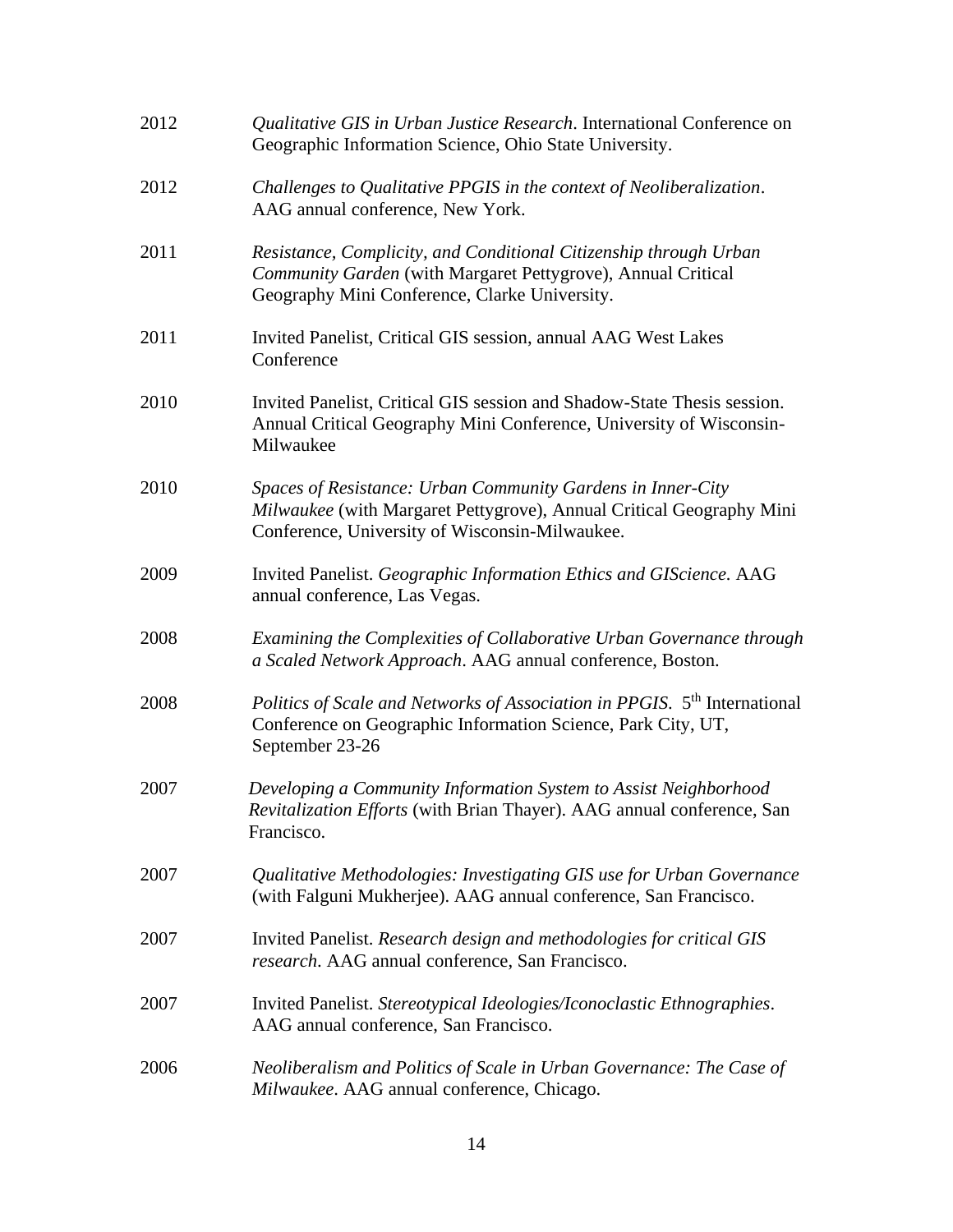| 2006 | Politics of Scale and Networks of Associations in Public Participation<br>GIS. Royal Geographical Society- Institute of British Geographers'<br>Annual International Conference.         |
|------|------------------------------------------------------------------------------------------------------------------------------------------------------------------------------------------|
| 2006 | Complexities in Spatial Knowledge Construction in Urban Community<br>Organizations (with Wen Lin). AAG annual conference, Chicago.                                                       |
| 2006 | Invited Panelist. Participatory GIS Session, AAG annual conference,<br>Chicago.                                                                                                          |
| 2005 | Politics of Scale in Public Participation GIS. AAG annual conference,<br>Denver.                                                                                                         |
| 2005 | <b>Investigating GIS Provision for Urban Grassroots Community</b><br>Organizations – The Role of Politics of Scale and Scaled Networks (with<br>Wen Lin). AAG annual conference, Denver. |
| 2005 | Invited Panelist. Community Mapping Session. AAG, Denver.                                                                                                                                |
| 2005 | Invited Panelist. Foundations and Prospects for Participatory Geographic<br>Information Science Session, AAG, Denver.                                                                    |
| 2004 | Complexities in Spatial Knowledge Production in Public Participation<br>GIS. International GIScience conference, Park City, Utah.                                                        |
| 2004 | Framing the Organizational Context in PPGIS, Annual URISA Public<br>Participation GIS Conference, Madison, WI.                                                                           |
| 2004 | Investigating Public Participation GIS through Qualitative Methods. AAG<br>annual conference, Philadelphia.                                                                              |
| 2004 | Complexities in Collaboration: GIS, Indigenous People and Inner-City<br>Revitalization. AAG, Philadelphia.                                                                               |
| 2003 | Role of Local Political Context in Public Participation GIS. Annual<br>URISA Public Participation GIS Conference, Portland, OR.                                                          |
| 2003 | Thoughts on PPGIS Sustainability. Annual URISA Public Participation<br>GIS Conference, Portland, OR.                                                                                     |
| 2003 | Politics of Citizen Participation in Neighborhood Revitalization and<br>PPGIS. AAG annual conference, New Orleans.                                                                       |
| 2002 | Altering Participation and Power through Neighborhood Strategic<br>Planning: The Case of Milwaukee. AAG annual conference, Los Angeles.                                                  |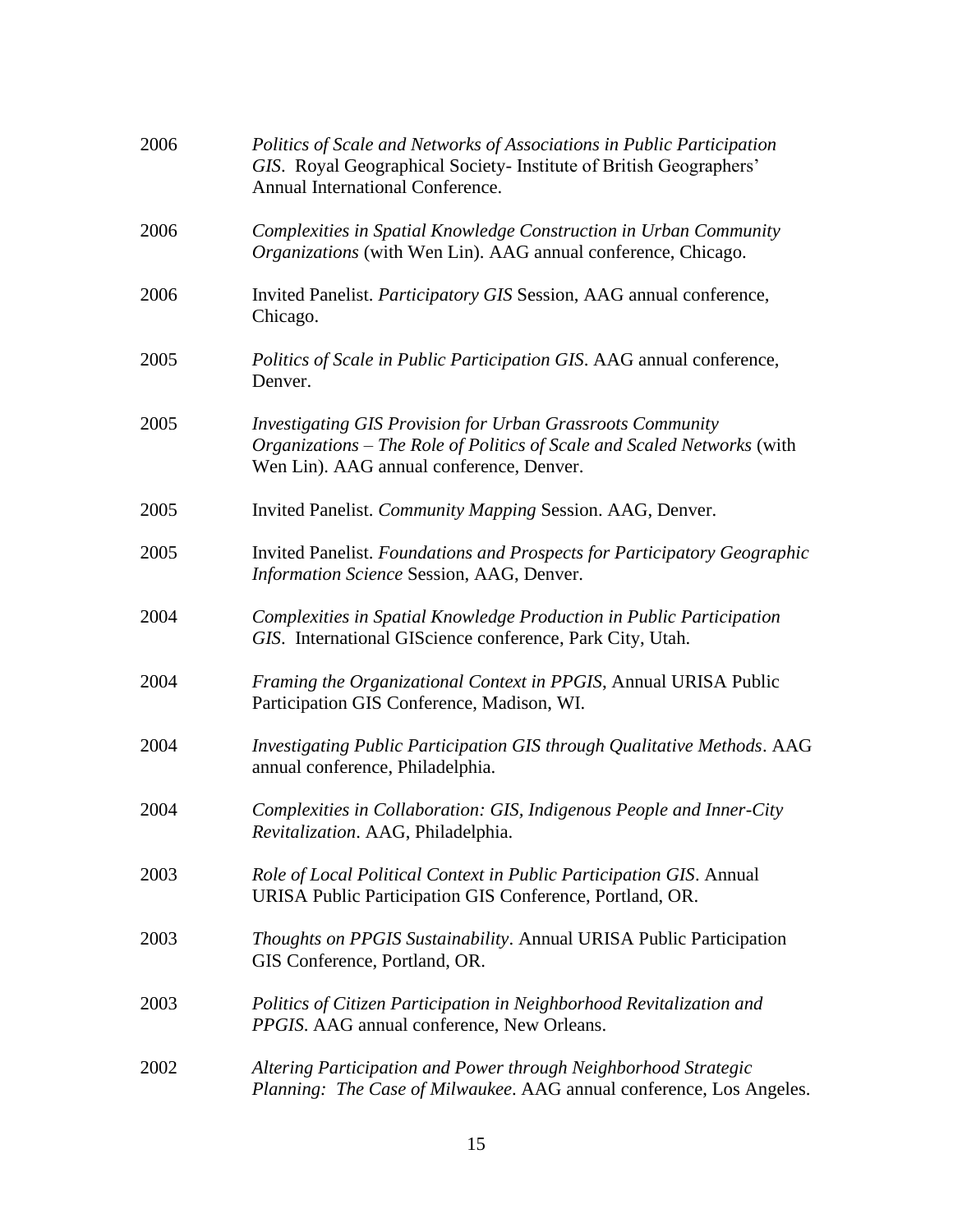| 2002 | Discussant, Critical Public Participation GIS session. AAG, Los Angeles.                                                                                                                                                                        |
|------|-------------------------------------------------------------------------------------------------------------------------------------------------------------------------------------------------------------------------------------------------|
| 2001 | <b>Building Digital Communities in Inner City America: Examining</b><br>Participation, Power, Local Policy Context and the Network of<br>Institutions. Digital Communities: Cities in the Information Society<br>Conference, Nov. 4-6, Chicago. |
| 2001 | Big Sky or Big Sprawl? Public Policy Responses to Growth, Gentrification<br>and Class Colonization in Western Montana. AAG annual conference,<br>New York.                                                                                      |
| 2001 | India.com: Online Community Formation and the Asian Indian Diaspora"<br>(with Paul Adams), AAG, New York.                                                                                                                                       |
| 2001 | Invited Panelist, Critical Perspectives on Public Participation GIS<br>Session. AAG, New York.                                                                                                                                                  |
| 2000 | Critical Perspectives on Public Participation GIS. International<br>GIScience 2000 conference, Savannah, GA.                                                                                                                                    |
| 2000 | <b>Building Public Participatory GIS through University Community</b><br>Partnerships (with William Huxhold). AAG annual conference,<br>Pittsburgh.                                                                                             |
| 1999 | Democratizing Technology: Role of Educational Institutions. Annual<br>conference of Urban and Regional Information Systems Association<br>(URISA). Chicago.                                                                                     |
| 1999 | Rural Gentrification, Class Colonization and the Changing American<br>Countryside. AAG, Honolulu.                                                                                                                                               |
| 1998 | Rural Gentrification and the Changing Cultural Landscape of Missoula,<br>Montana. AAG annual conference, Boston                                                                                                                                 |
| 1997 | Cowboys and Cappuccinos: Rural Gentrification in the Rockies. AAG<br>annual conference.                                                                                                                                                         |
| 1996 | Rural Renaissance in the American West: A case of Missoula, Montana.<br>AAG annual conference.                                                                                                                                                  |
| 1995 | Use of Information Technology as a Strategy for Neighborhood<br>Empowerment. AAG annual conference, Chicago.                                                                                                                                    |
| 1994 | Using GIS to Analyze Housing Shortage Situations. URISA Annual<br>Conference, Milwaukee.                                                                                                                                                        |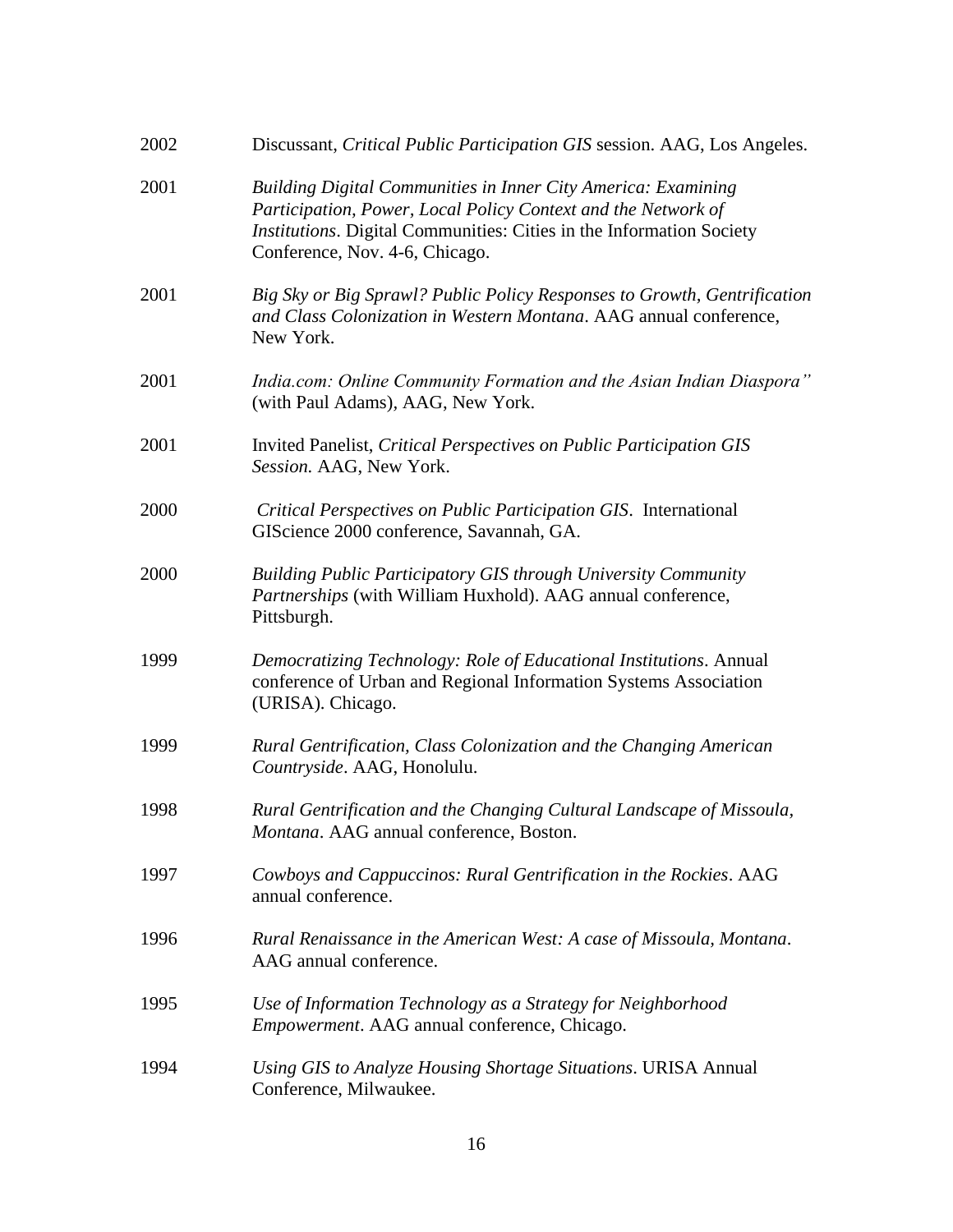| 1994 | Project Showcase: Metcalfe Park Neighborhood Residents Association: |
|------|---------------------------------------------------------------------|
|      | <i>Housing GIS Project.</i> URISA, Milwaukee.                       |

#### **Editorial Board Member, Academic Journals**

Cartographica; Dialogues in Human Geography; Geography Compass; Journal of Race, Ethnicity and the City; International Journal of Participatory Mapping; International Journal of E-Planning and Research (2012-2019)

#### **Professional Experience**

*Courses Taught at UWM (two courses per semester)* Urban Studies 944: Research Methods Geog 934: Urban Geography seminar on citizen participation and neoliberal urban governance (graduate seminar) Geog 810/910: Research Methods (graduate seminar) MSP 780: Addressing Environmental Justice through Transdisciplinary and Community Engaged Research Methods (graduate seminar) Geog 834: GIS and Society graduate seminar (adopted as model course by NSF) Geog 725/525(U/G): Geographic Information Science Geog 570/470: Geography of South Asia Geog 705/405 (U/G): Cartography Geog 215(U): Introduction to GIS (online and in-class) Geog 110(U): World Regional Geography Honors College Seminar: India- Diversity and Globalization

#### *Courses Taught at ISU (three courses per semester)*

World Regional Geography Geography of Asia Geography of South Asia GIScience (U/G)

**Graduate Research Directed** *Committee Chair (Ph.D.)* Alexandra Hamilton. 2020-present

Amir Forati. 2018-present: Dissertation Title: *User-generated big data applications in GIScience (case studies: natural disaster and public health crisis management)*

Ditimoni Baruah, Urban Studies: 2014-present. Dissertation Title: *Neoliberalization, Urban Governance and the Making of Global City: Bengaluru, India*

Margaret Pettygrove (2011-2016): Dissertation Title: *Food Inequities, Urban Agriculture and the Remaking of Milwaukee, Wisconsin.*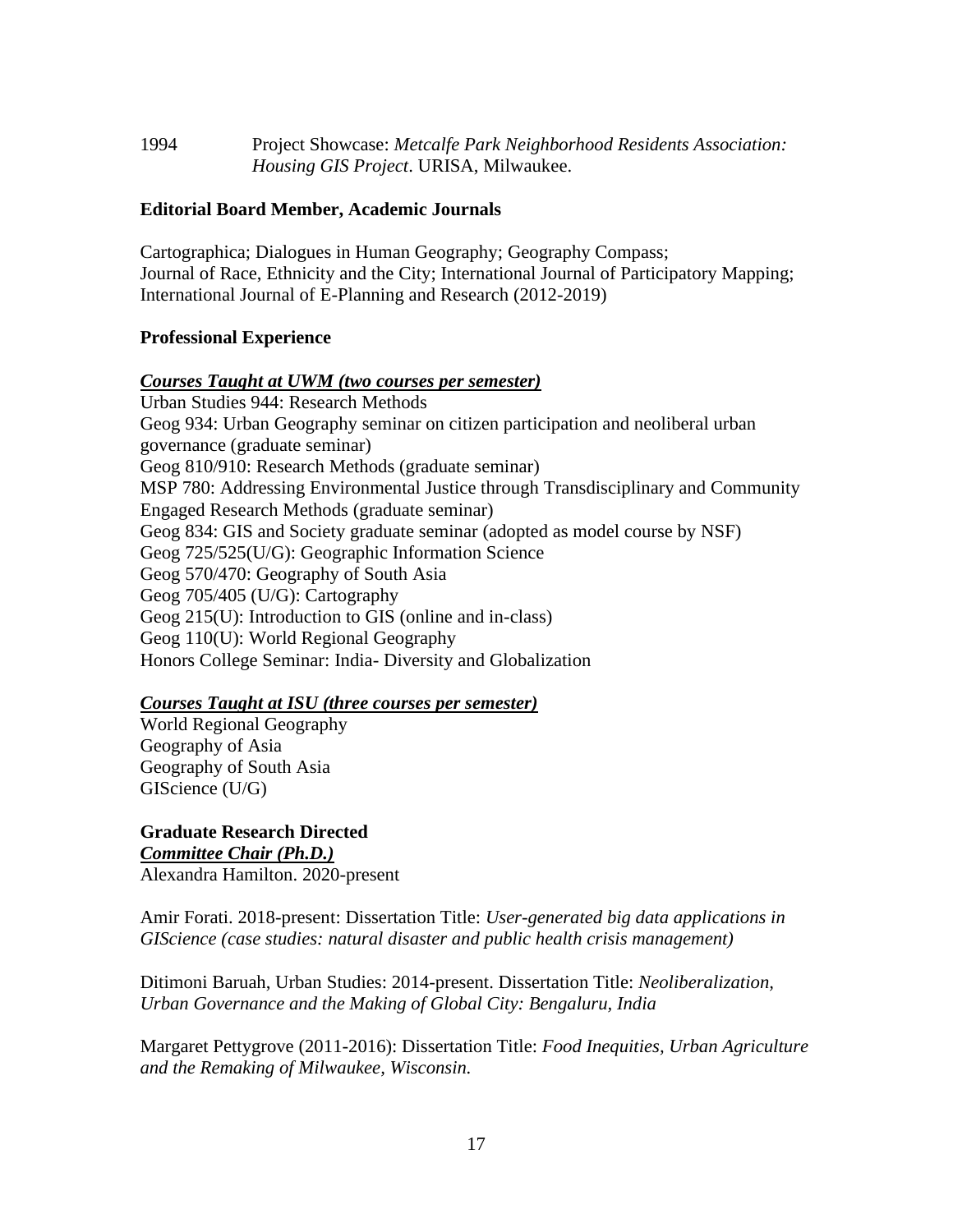Falguni Mukherjee (2004-2009). Dissertation Title: *GIS and Spatial Technologies for Urban Governance*.

Wen Lin. 2003-2009. Dissertation Title: *Social Construction of GIS in a Non-Western World: The Case of Shenzhen, China*.

Patrice Day. 2004-2012. Dissertation Title: *Access to Spatial Data: Political Power of Legal Control Mechanisms*.

#### *Committee Chair (M.A/M.S.)*

Rachel Graham. 2019-present

Thomas Welcenbach. 2013-2015. Research Papers: *Free and Open Source Software for Public Participation GIS*; *Building Community Information Systems for Environmental Stewardship and Urban Agriculture*

Stephen Appel. 2013-2015. Thesis: *Public Geospatial Data in Wisconsin: Information Access, Data Sharing and the University*

Claire Reuning.2011-2013. M.A. Thesis: *Congolese Cultural Landscapes, Transnational Networks and Identity Formation in Milwaukee*

Margaret Pettygrove. 2009-2011. M.A. Thesis: *Spaces of resistance: Urban community gardens in Milwaukee.*

Liis Palumets, 2009-2011. Research Paper: *The Data Center as a Spatial Data Provider to Milwaukee Community Organizations*.

Jesse Bernhardt, 2006-2008. GIS Internship and Research Paper Supervision.

Brian Thayer.2004-2008. M.A. Thesis: *Developing a Community Information System to Assist in Neighborhood Planning Efforts*

Nicole Wilcum. 2003-2004. GIS Internship and Research Paper Supervision.

#### *Committee Member (Ph.D. Completed)*

Ozgur Avci Jeremia Njeru George Papakis Parama Roy Deanna Schmidt Jeremy Sorenson Pragya Srivastava (West Virginia University) Sandra Zupan

#### *Committee Member (M.A. Completed)*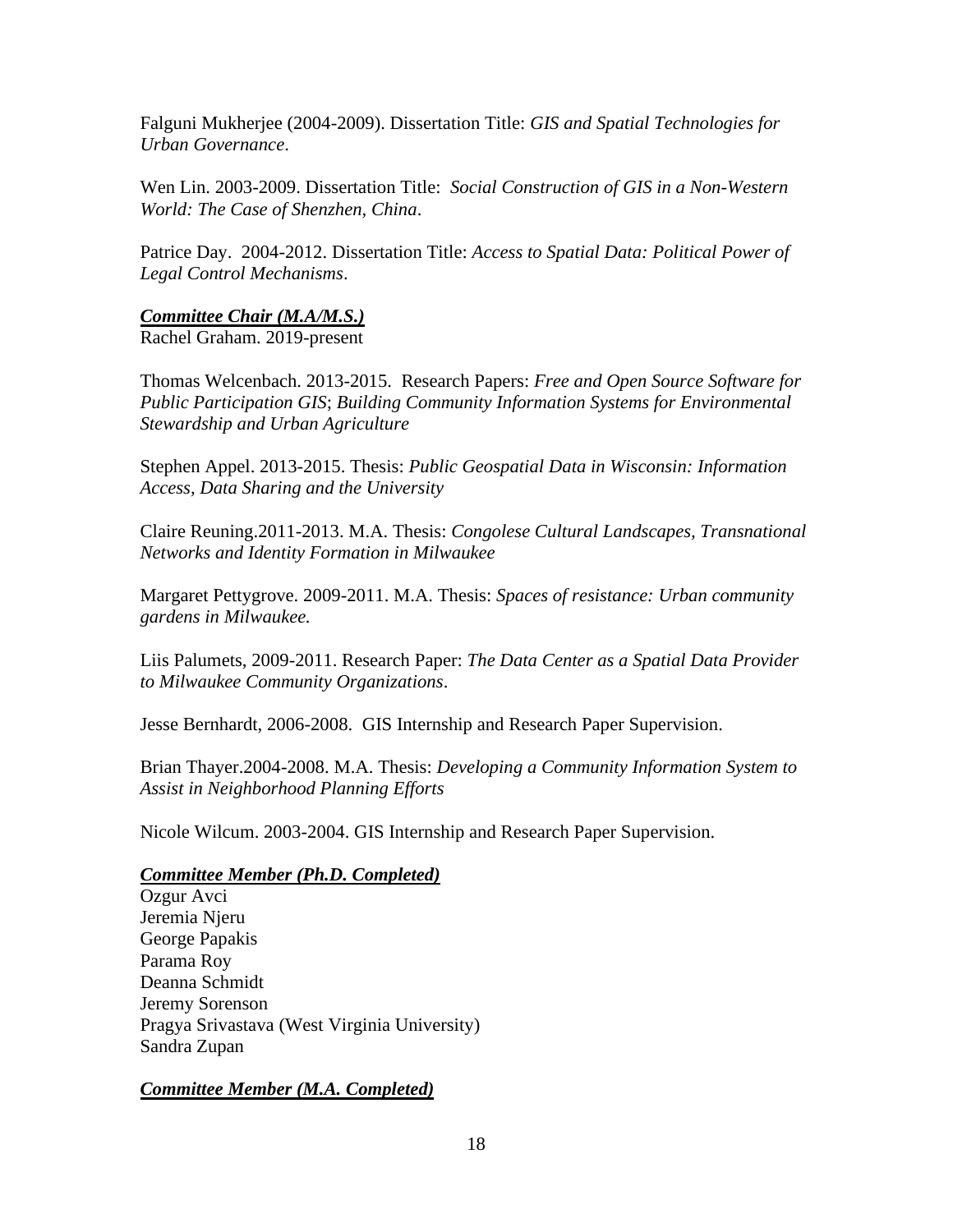Nadia Bogue Nicholas DeMarsh Nick Gates Rodney Ranken Stephen Schmidt Chris Parisey Wei Xu

#### **Other Research and Teaching Experience**

Research Assistant, 1996 (Summer). *Connecting Satellite and Surface Measures of Spring's Onset*, Dr. Mark Schwartz, Geography Department, University of Wisconsin-Milwaukee. Funded by NSF.

Research Assistant, 1995 (Summer). *Connecting Satellite and Surface Measures of Spring's Onset*. PI: Dr. Mark Schwartz, Geography Department, University of Wisconsin-Milwaukee. Funded by NSF.

Research Assistant, 1994 (Summer). *Phenological Model to Predict Peach Maturity from Meteorological Variables*. PI: Dr. Mark Schwartz, Geography Department, University of Wisconsin-Milwaukee. Funded by NSF.

Teaching Assistant 1994 (Spring). Geography 403: Remote Sensing: Environmental and Land Use Analysis. Geography Department, University of Wisconsin-Milwaukee.

Teaching Assistant. 1993-1994. Geography 110: The World: Peoples and Regions. Geography Department, University of Wisconsin-Milwaukee.

GIS Research Assistant. 1993 (Summer). *Montana Taxation Project*. PI: Dr. Kelsey Milner, School of Forestry, University of Montana. Funded by Montana Department of Revenue.

Research Assistant. 1992-1993. Social Science Research Group, University of Montana.

Principal Researcher. 1992 (Summer) *A Study of the Housing Supply of Missoula, Montana.* Funded by Missoula Housing Task Force, led by Mayor Dan Kemmis.

Teaching Assistant. 1992. Thematic Cartography (U/G). Department of Geography, University of Montana.

Teaching Assistant. 1991 (Fall). Introduction to Geography. Department of Geography, University of Montana.

Teaching Assistant. 1991 (Spring). Introduction to Cartography (U/G). Department of Geography, University of Montana.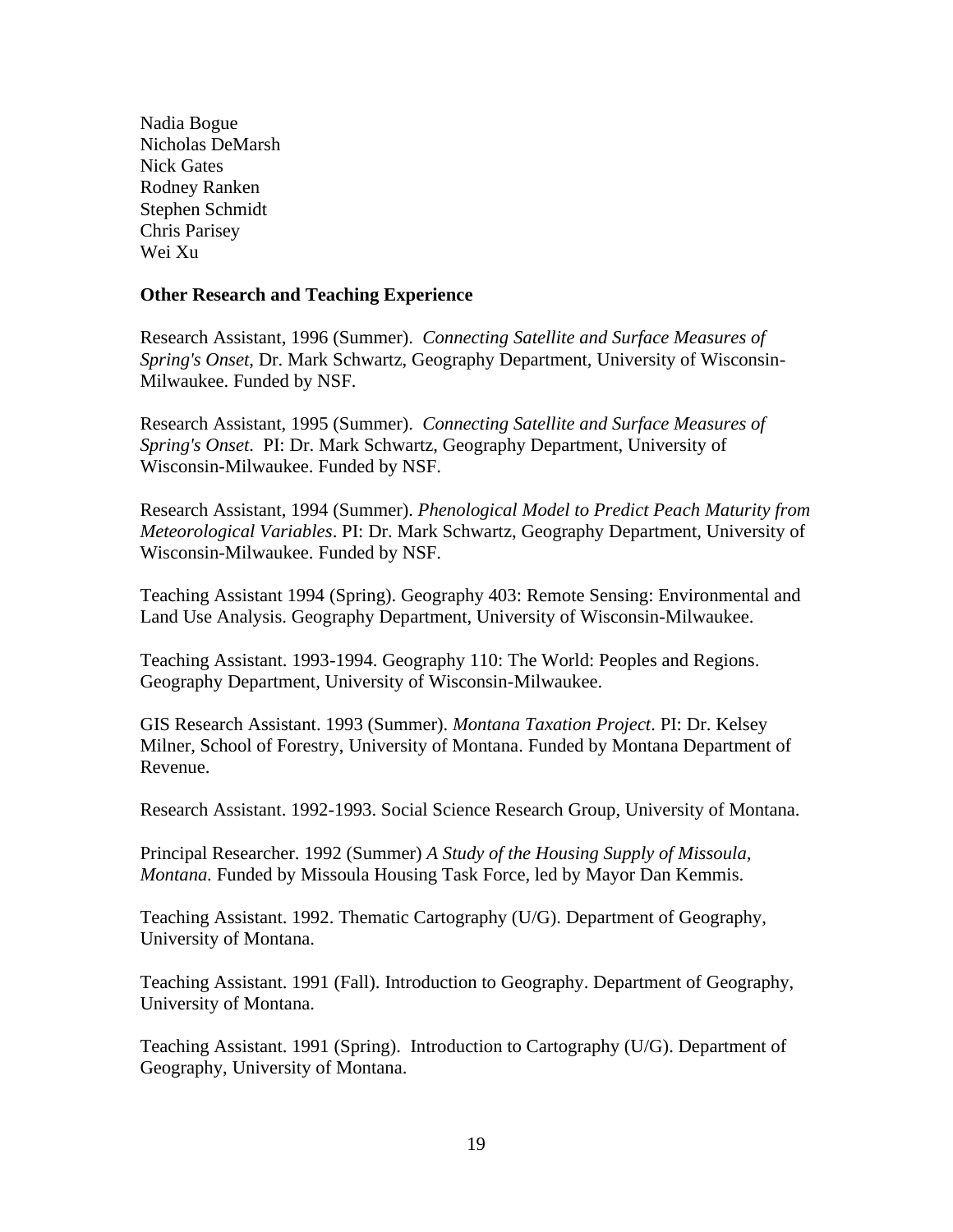Teaching Assistant. 1990 (Fall). Thematic Cartography (U/G). Department of Geography, University of Montana.

#### **Professional Service**

External reviewer (tenure/promotion to full): University of Central Florida, DePaul University, University of Denver, Macalester College, University of Minnesota-Duluth, University of Missouri, University of New Orleans, University of North Carolina-Charlotte, Ryerson University, Syracuse University, University of Texas-Arlington, University of Waterloo, University of Washington-Tacoma

External reviewer (departmental review): Geography, DePaul University

Special issue co-editor (with Francis Harvey, University of Leipzeig; Johannes Flacke, University of Twente; Ryan Burns-University of Calgary), Public Participation GIS Special Issue, International Journal of Geographic Information. 2020-21

Special issue co-editor (with Peter Johnson, University of Waterloo), Smart Cities Special Issue, Canadian Geographer journal. 2020.

Special issue co-editor (with Bandana Kar, Oakridge National Lab; Muki Haklay, University College London; Renee Sieber, McGill University), Public Participation GIS Special Issue, Cartographic Journal (2016).

Senior panelist, Geography and Spatial Science program for National Science Foundation

Senior panelist, Human Social Dynamics Program for National Science Foundation

Grant Proposal Reviewer (international): National Science Foundation of Switzerland, Austrian Science Foundation, GEOIDE Canada, Agence Nationale de la Recherche of France

Grant Proposal Reviewer, National Science Foundation grant proposals, USA (2003- 2019)

Reviewer, 14 articles per year (2004-2020): Annals of the AAG, Antipode, Professional Geographer, Progress in Human Geography, Social and Cultural Geography, International Journal of Geographic Information Science, Transactions of the Institute of British Geographers, Urban Geography, Environment and Planning A, Cartographica, Cartography and GIS, Transactions in GIS, Cities, Acme, URISA journal, Local Government Studies, Journal of Rural Studies, Geoforum and many others.

Mentor, Geography Faculty Development Alliance Workshop, sponsored by AAG (2015)

Program committee member, International GIScience Conference (2020, 2014, 2012)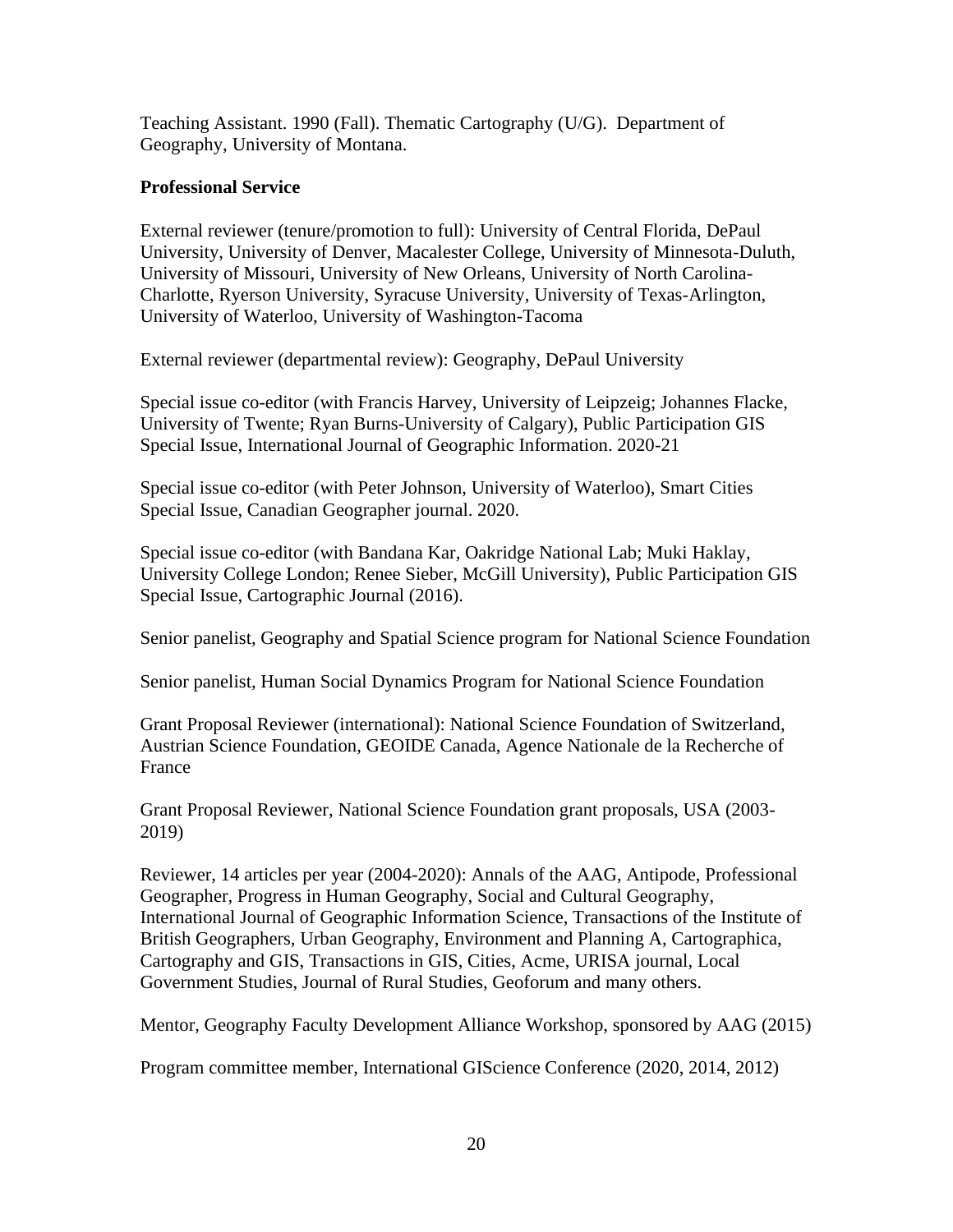Program committee member, Public Participation GIS Conference (2004, 2003), sponsored by URISA

Vice chair, Socialist and Critical Geography specialty group, AAG (2020-2018)

Secretary/Treasurer of GIS Specialty Group, Association of American Geographers (2012-2010)

Board member, Wisconsin Geographic Information Coordination Council

Session organizer at many AAG conferences

#### **Community Collaborations and Service**

Groundwork Milwaukee (nonprofit environmental organization): Research collaboration, created free customized open source GIS based Community Information Systems for Groundwork Milwaukee, to help in spatial planning, data analyses. This CIS helped the organization to strategically plan its activities in water management and urban gardening.

Milwaukee Urban Garden: Participated in Milwaukee Water Policy Committee, led by Bruce Wiggins (MUG). Provided free research that examined (i) policy barriers to urban agriculture in Milwaukee (ii) water policy and zoning requirements in three mid-western cities (iii)Cross comparisons between Milwaukee and other cities. This research helped MUG and other partners to contest Milwaukee's policy barriers, creating new urban agriculture zoning regulations

Harambee Ombudsman Project Inc (CBO).: Research collaboration, created free customized Internet GIS based Community Information Systems for Harambee community organization. This CIS helped the organization in spatial planning, data analyses.

Metcalfe Park: customized GIS based Community Information Systems for Metcalfe Park Residents Association, Milwaukee, to help in spatial planning, data analyses.

Data Center at Nonprofit Center of Milwaukee: Decade long collaboration in GIS analysis and mapping that served 24 inner city community organizations in Milwaukee

Neighborhood House: Free spatial analysis and mapping to advance organizational goals.

Urban Ecology Center: Supported GIS research by providing volunteer GIS interns.

#### **University Service, UWM**

Member, Faculty Rights and Responsibilities Committee: 2018-2021 Member, Faculty Appeals and Grievance Committee: 2015- 2018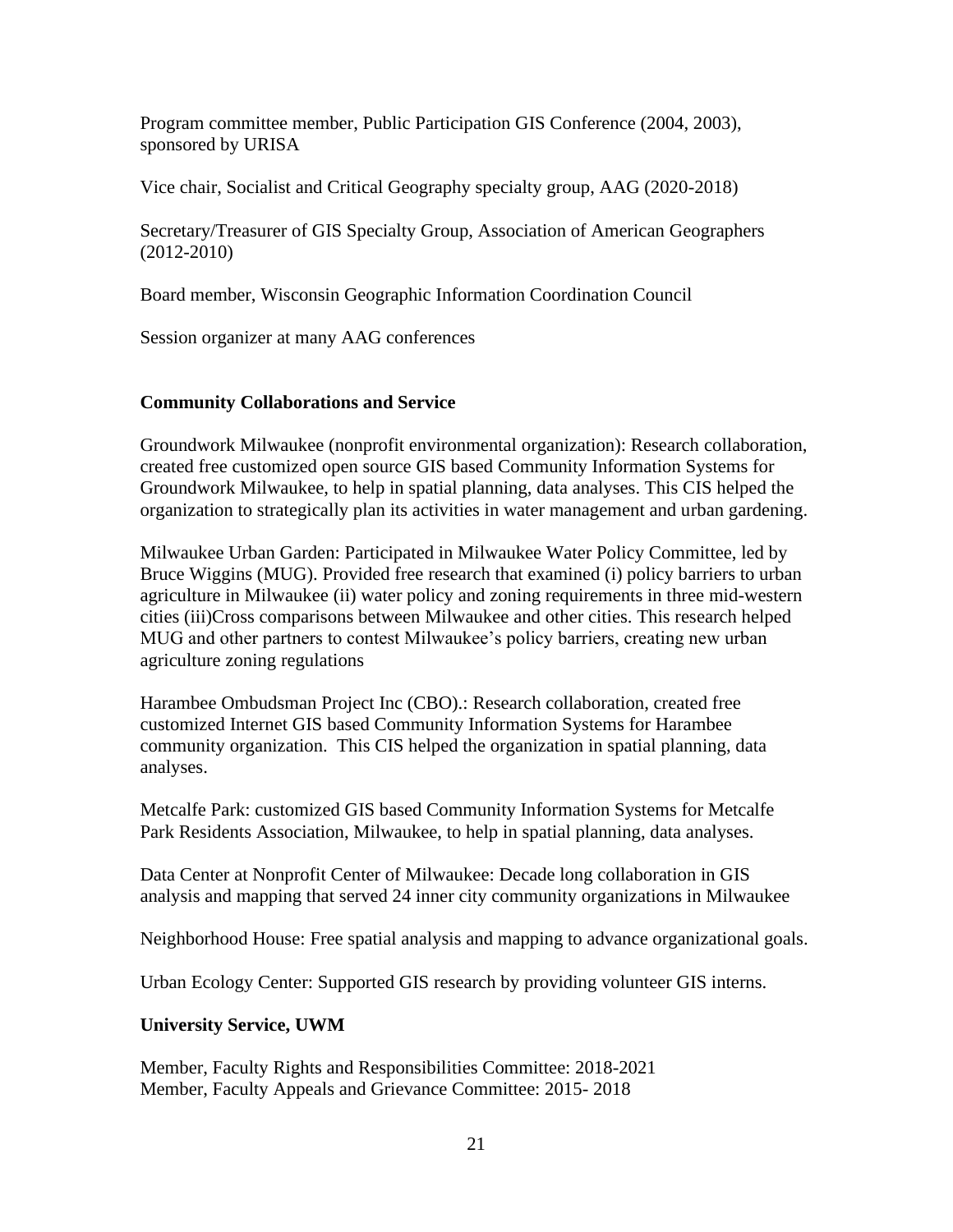Chair, Faculty Appeals and Grievance Committee: 2017-2018 Member, Vice Chancellor's Global Inclusion and Engagement 'Faculty of Color' Steering Committee:2017-2019 Member, Graduate School BRIC Student Recruitment Committee; 2012 Member, School of Information Studies Dean Search Committee: 2012 Information Technology Policy Committee: 2008-2009 International Student and Scholar Services Advisory Board: 2009-2010 Member, Asian Faculty and Students Association

#### **Geography Departmental Service, UWM**

Chair, Graduate Program Committee: 2013-2015; 2007-2010 Co-chair, Lectures Committee: 2003-2005; 2017-2021 Chair, Public Relations Committee: 2015-2016 Chair, Dhaliwal Lecture Series - India: 2003-2006 Member, Graduate Program Committee: 2006-2015; 2017-2021 Member, Technology Committee: 2004-2010 Member, GIS symposium Committee: 2011 Member, Faculty Search Committee: 2006, 2007; 2009, 2010 Member, GIS Teaching Associate Search Committee 2012 - 2013 Urban Studies Program Service Lectures Committee:2017-2018 Student Affairs Committee: 2007-2009 Grievance and Appeals Committee: 2007-2010

#### **Geography-Geology Departmental Service, Illinois State University**

Director, Geography-Geology Computer Laboratory: 1998-2001.Duties- laboratory software hardware needs assessment and operational budget preparation, laboratory assistant supervision, systems administration, funding recruitment. Obtained \$20,000 software donation from ESRI Member, Budget Committee: 1998-2003 Member, Research Committee: 2002-2003 Member, Curriculum Committee: 1998-1999 Member, Distinguished Speaker Committee: Member, Facilities, Equipment and Technology Committee. Co-chair, Lectures Committee: 2003-1998 Member, 4 Faculty Search Committee: 1999, 2000, 2001 Departmental library liaison: 2002-2003 Minor in Urban Studies Committee: 1998-1999 ESRI internship placement: 1999, 20002

#### **Professional Memberships**

American Association of Geographers (AAG)